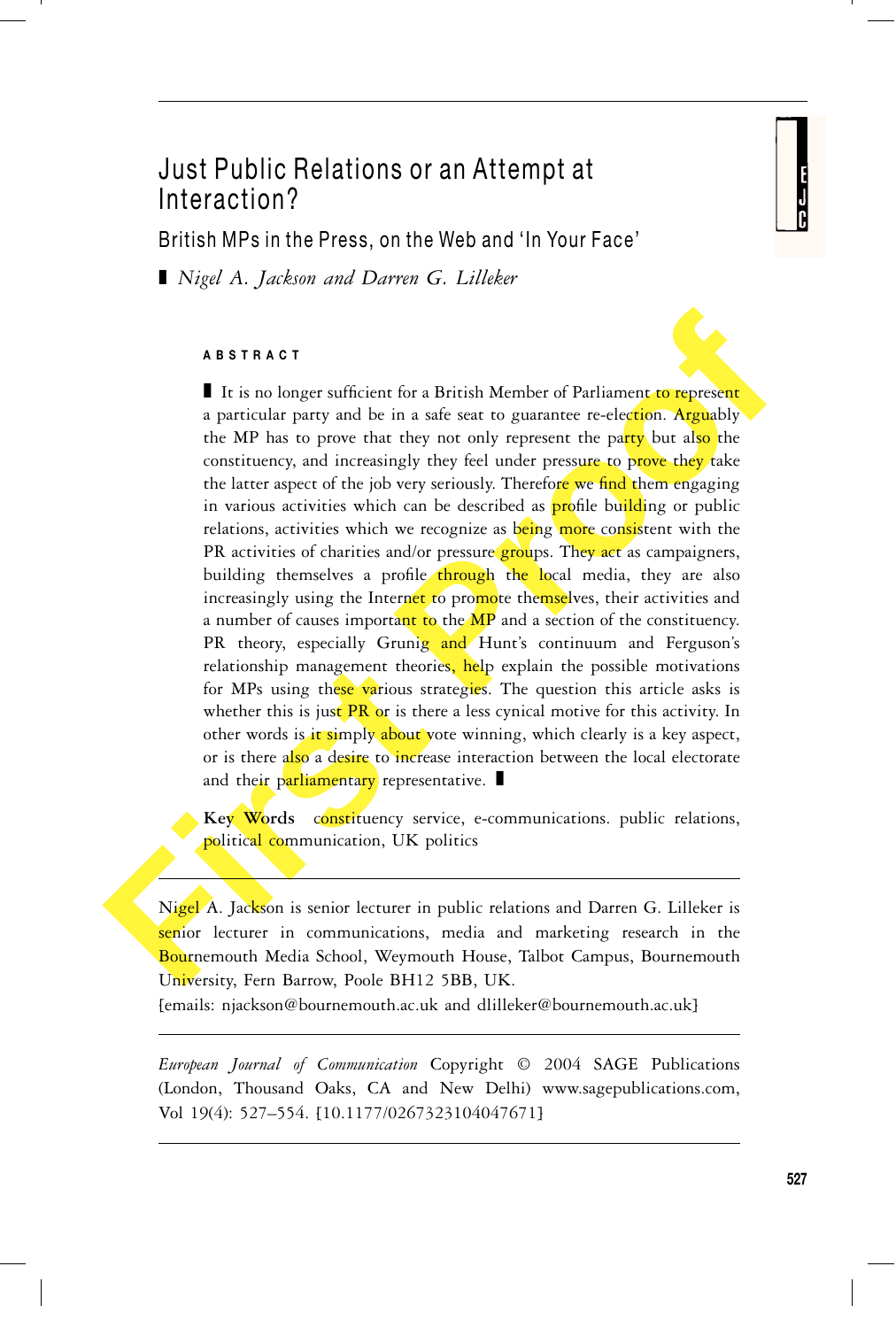# **Introduction**

Public relations (PR) has been linked with politics since the early 20th century (Baines et al., 2004). As early as the 1920s the father of PR, Edward Bernays, recognized that PR could be used by political actors to shape public opinion (Bernays, 1955, 1961). While this related more to rhetoric and propaganda, in recent years there has been increasing interest in the similarities between the political and corporate spheres. Often this is subsumed beneath the broad headings of political marketing (Bowler and Farrell, 1992; Lees-Marshment, 2001; O'Shaughnessy, 1990; Scammell, 1995) or the older term of reference, political communication (Franklin, 1994; McNair, 1999; Negrine, 1994; Norris et al., 1999). It is perhaps more appropriate to separate out many of the tools currently employed, in the same way as we would when studying the communication of corporate enterprises. Thus it is appropriate to discuss the ways in which politicians employ advertising, marketing and public relations in order to communicate to, or perhaps with, the electorate.

incute the similarities between the political and corporate spheres. Often this<br>is subsumed beneath the broad headings of political marketing (Bowler<br>and Farrell, 1992; Lees-Marshment, 2001; O'Shaughensy, 1990; Scam-<br>mell, Within the academic spheres of political science, political communication, or psephology little attention is paid to local political campaigning or communication. In the  $UK$ , the focus of this article, the traditional view is that a candidate's local performance is worth around 500 votes (Butler and Collins, 2001: 1030). However, an increasing body of literature is arguing that the constituency is of growing importance and that a candidate's activities can effect his or her electoral performance. This is a particular feature of the UK political system. Each member of the UK parliament is elected as the sole representative of an area, the constituency, on a first past the post ballot. Their role as MP is then to represent all voters in that constituency within the House of Commons. While this does not mean that they seek constituents' approval on matters of state – here the party leader is dominant – however the promotion of constituency interests and redress of grievances is a central function of the modern MP, one that is increasing in importance (Rush, 2001). Recent studies by Denver and colleagues (Denver and Hands, 1997; Denver et al., 1998, 2002) conducted during the 1992, 1997 and 2001 General Elections have studied the link between voting patterns and the level of resources put into the campaign. Their conclusion was that: 'local constituency campaigning during general elections has a clear effect on electoral outcomes . . . [though] the strength of the local campaign is only among a number of variables which effect election outcomes' (Denver and Hands, 1997: 318–19). We would argue that the permanent campaign is one of those factors, and would posit that an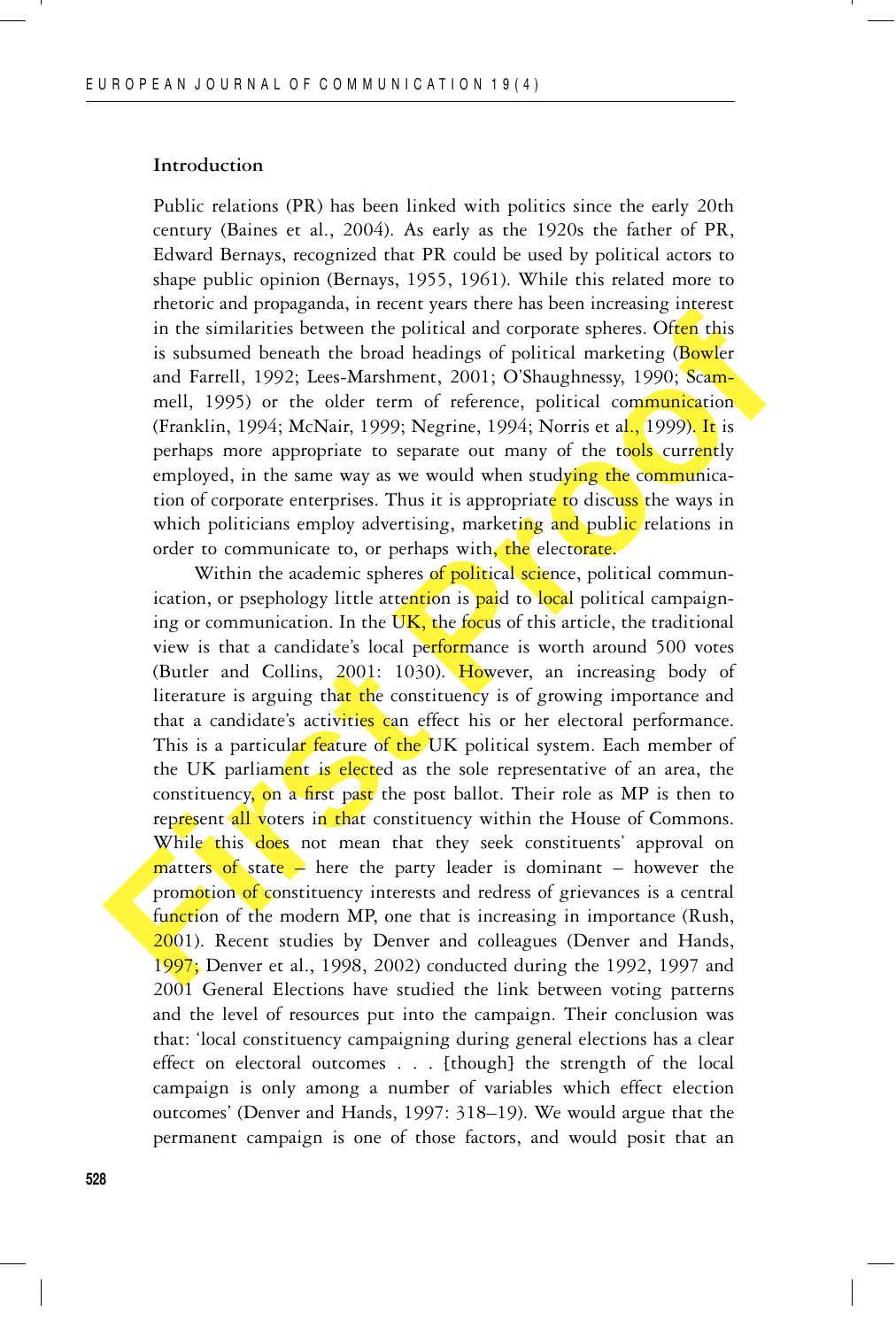extended period of sustained campaigning activity must accentuate the effect of a 'strong election campaign'.

The requirement for a sitting MP to develop a proactive strategy is to earn what is referred to as the 'incumbency factor' (Krasno, 1994). This results from the fact that a sitting MP is able to build up a high personal profile within a constituency, whereas a challenging candidate often has little more than two months in which to make a name for themselves. The modern MP must fulfil a constituency role effectively, and they must balance this against the other roles required by both party and parliament (Power, 1998).

Irthe more than two months in which to make a name lor themselves.<br>The modern MP must fulfil a constituency role effectively, and they must<br>balance this against the other roles required by both party and parliament<br>(Power, This activity is best described using Butler and Collins's (2001) concept of 'constituency service'. They argue that by becoming involved in continuous constituency-focused activity an MP is often able to buck a national electoral swing. This importance has been recognized by MPs and the majority now records this as their priority, over and above serving nation and party. Findings from research carried out by Rush tell us that 78.6 percent of MPs in 1999 ranked helping constituents as their top priority. MPs record that they are responsive to requests from their constituents and attempt to voice their concerns from the floor of the House of Commons. The only element of Rush's survey where the constituent is given a low ranking is over the question of who influences their parliamentary voting. The majority of MPs say that party leaders have the greatest influence, with their personal opinions ranking second (Rush, 2001: 215–23). Rush discusses his findings in terms of conflicts. The constituency service role is often seen as separate, an adjunct of parliamentary life but with a distinct character. As he notes though, it is a role that is drawing MPs away from both parliamentary and party duties and one that is having greater influence over their work.

The area where the constituency enjoys most influence is that of an MP's communication activities. MPs who do not hold ministerial office see the majority of their communication aimed at, and probably only important to, those they actually represent. Therefore, the MP must design communication in a way that ensures the message will reach the constituents in the form intended. The importance of this should be exacerbated among those in marginal constituencies. MPs in marginal, target constituencies may well be supported in their campaigning by all the resources of their national party, however it is equally important to have shown loyalty to the constituency over an extended period of time. Thus, as is the case with many corporate and not-for-profit enterprises, maintaining a strong, permanent public profile is of high importance. Thus PR exercises become the force underpinning the constituency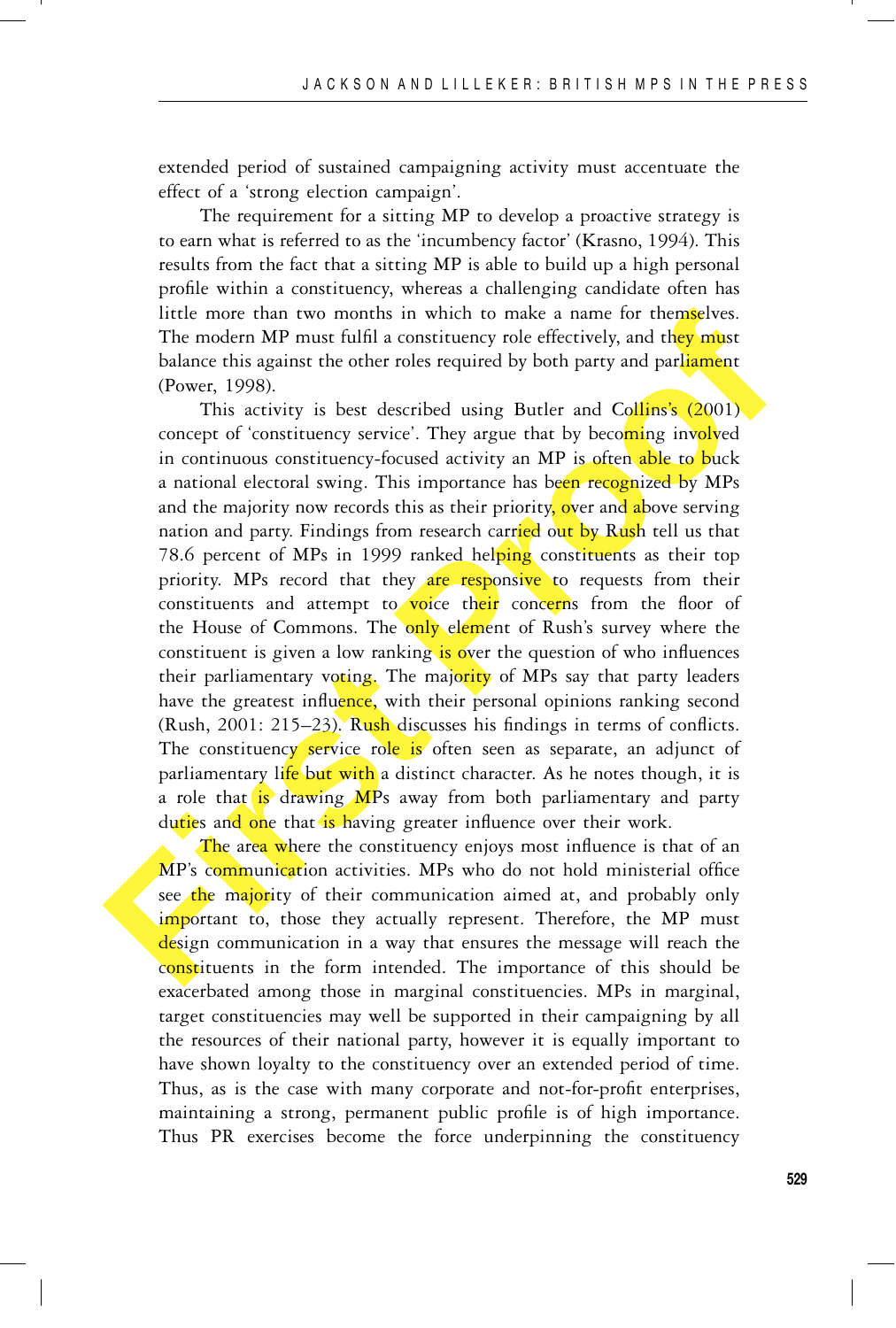service role of an MP. The need for positive publicity causes a large percentage of MPs to be constantly considering how to raise or maintain their profile. However, while a primary concern is with vote winning, MPs also seek to serve the constituency effectively and the vote is therefore simply a byproduct or reward for their work. PR theory allows us to understand and explain these motivational concerns and to reexamine the activities of MPs in comparison to models of behaviour usually seen as relevant for not-for-profit or indeed corporate enterprises.

#### **The role of public relations for MPs**

examine the activities of MPs in comparison to models of behaviour<br>usually seen as relevant for not-for-profit or indeed corporate enter-<br>prises.<br>The role of public relations for MPs<br>in a competitive world MPs' PR activity In a competitive world MPs' PR activity is driven by two related factors. First, the positive benefits such as a raised profile, and second, the fact that rival candidates could use PR, so ignorance may bring penalties. Even in a safe seat an MP must recognize that PR is necessary, whether the organization or individual likes it or not (L'Etang and Pieczka, 1996; White and Mazur, 1994; Jefkins, 1998). An MP, therefore, has only one real option – to employ PR techniques. Developing the technical skills of promoting the MP locally is not all that difficult, there are after all myriad training courses and 'how to' books. But for MPs to master PR, developing their personal PR skills is insufficient, it also implies developing a sensitivity to  $PR$  strategies and the reaction of others.

Any MP considering the appropriate technique faces one significant conceptual problem, namely what actually *is* PR? Rex Harlow identified 472 definitions (Harlow, 1976), implying that while there may be agreement that PR exists, there is no clear consensus as to what it means. For example, the IPR (IPR, 1999, cited in Harrison, 2000) stresses reputation management; Cutlip et al. (2000) view it as a management function; and the Mexican statement 1998 (cited in Harrison, 2000) sees it as part social science and part art. For some, PR has a negative connotation, in part due to its historical association with manipulation and propaganda (Harrison, 2000), but it can also be explained by the concept of 'the public relations state' (Deacon and Golding, 1994) whereby the government seeks to actively persuade its citizens in order to manufacture consent. An MP in their role as ambassador for the government and their party may actually encourage this negative perception, but when acting as a constituency ambassador they are promoting the case of constituents, which should result in a more positive reaction. Therefore constituency-level PR may not just promote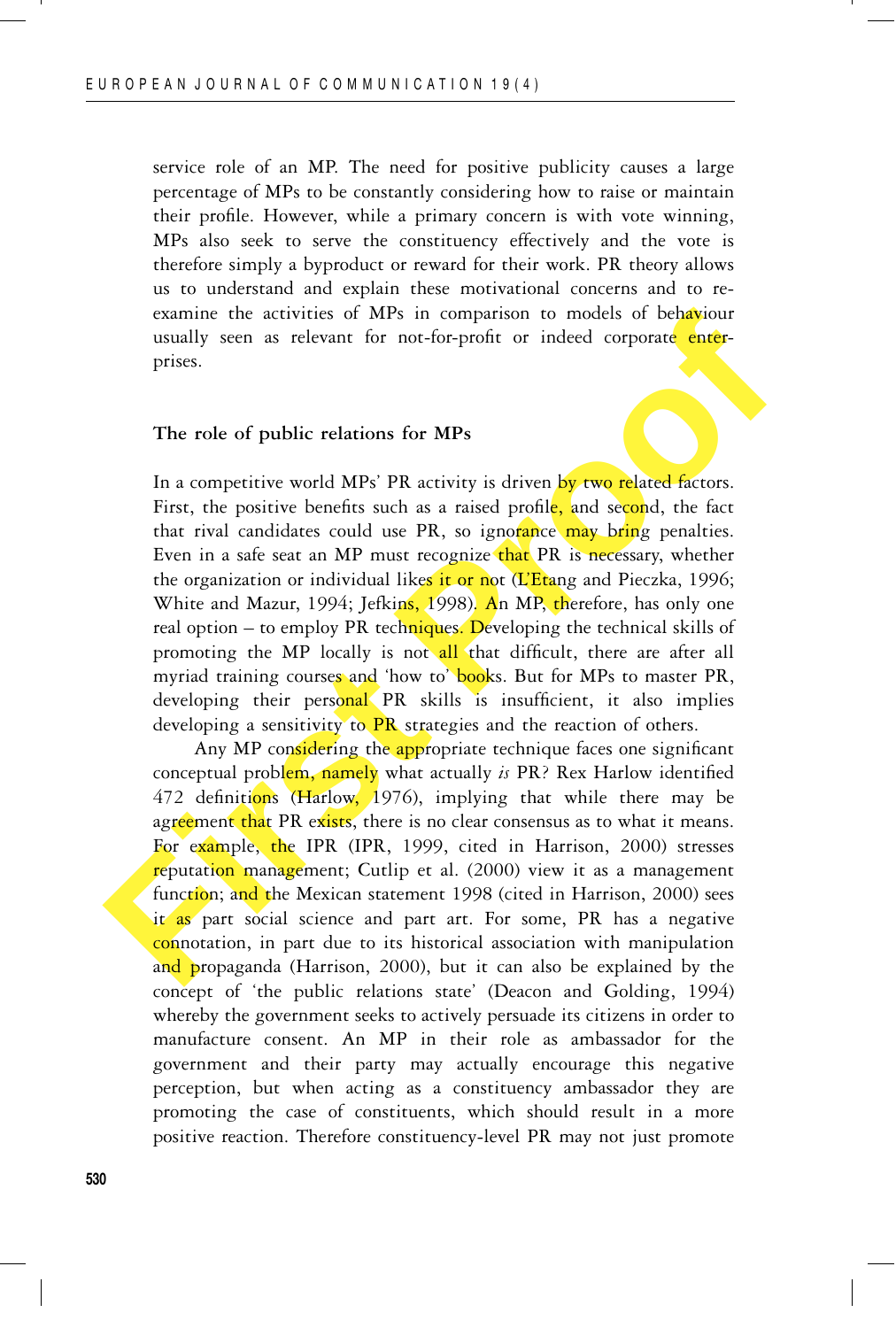the MP, but also the political system. To be effective in their use of PR, an MP needs to think and act strategically.

While the lack of any clear definition hampers PR, we can identify six clear tenets to guide an MP. First, there is near unanimity that specifying your objectives for using PR is essential(Jefkins and Yadin, 1998; Gregory, 2002; Grunig, 1992). Second, identifying who you need to reach in order to realize your objectives is deemed vital. Third, clarity of the desired change you want within your target audience and how communication can achieve change. Fourth, deciding how to best reach your target audience: should an MP use media relations, the Internet, public speaking or a combination? Fifth, choosing the messages most likely to bring about the change you desire in your target audience: suggesting that what you say is as important as how you say it. Sixth, there is also unanimity about the importance of how you assess how successful you have been (Gregory, 2002; Jefkins and Yadin, 1998; Cutlip et al., 2000). For example, if an MP extensively uses local PR and their percentage vote and/or the turnout decreases more than the national trend, ceteris paribus, this suggests that their approach to PR is not working and needs to change.

to reach in order to realize your objectives is deemed viral. Third, clarity<br>of the desired change you want within your target addince and how<br>communication can achieve change. Fourth, deciding how to best reach<br>your range It is easy for the unwary to fall into the trap that PR equates to media relations, but PR includes a wide array of techniques (Cutlip et al., 2000; Baskin et al., 1997; Macnamara, 2000). PR is in essence concerned with communication ( $\overline{\text{Cutlip}}$  et al., 2000) and this can be either mediated or unmediated. While the 19th-century origins of PR were indeed heavily (though not exclusively) based on media relations, the history of PR throughout the 20th century is an evolution of a new discipline, adding new functions, not all of which are mediated (Kitchen, 1997). As a result PR has frequently been engaged in turf wars (Newsom et al., 2000) with other disciplines for control of these new functions. The Internet, in the form of both websites and the use of email, is a recently contested technique which has been added to the PR toolbox. However, choosing the appropriate technique is not enough, MPs must also develop the appropriate strategy (Seitel, 2001). To best achieve this a PR practitioner needs to play a boundary spanning role (Grunig and Hunt, 1984), with one foot within the organization and one foot outside. In other words, an MP will need to understand the relationship between him- or herself, their party and parliament, and with their environment, primarily their constituency. Therefore, an understanding of the mediated and unmediated outlets that are most appropriate, and their respective audiences, is vital to MPs' PR success.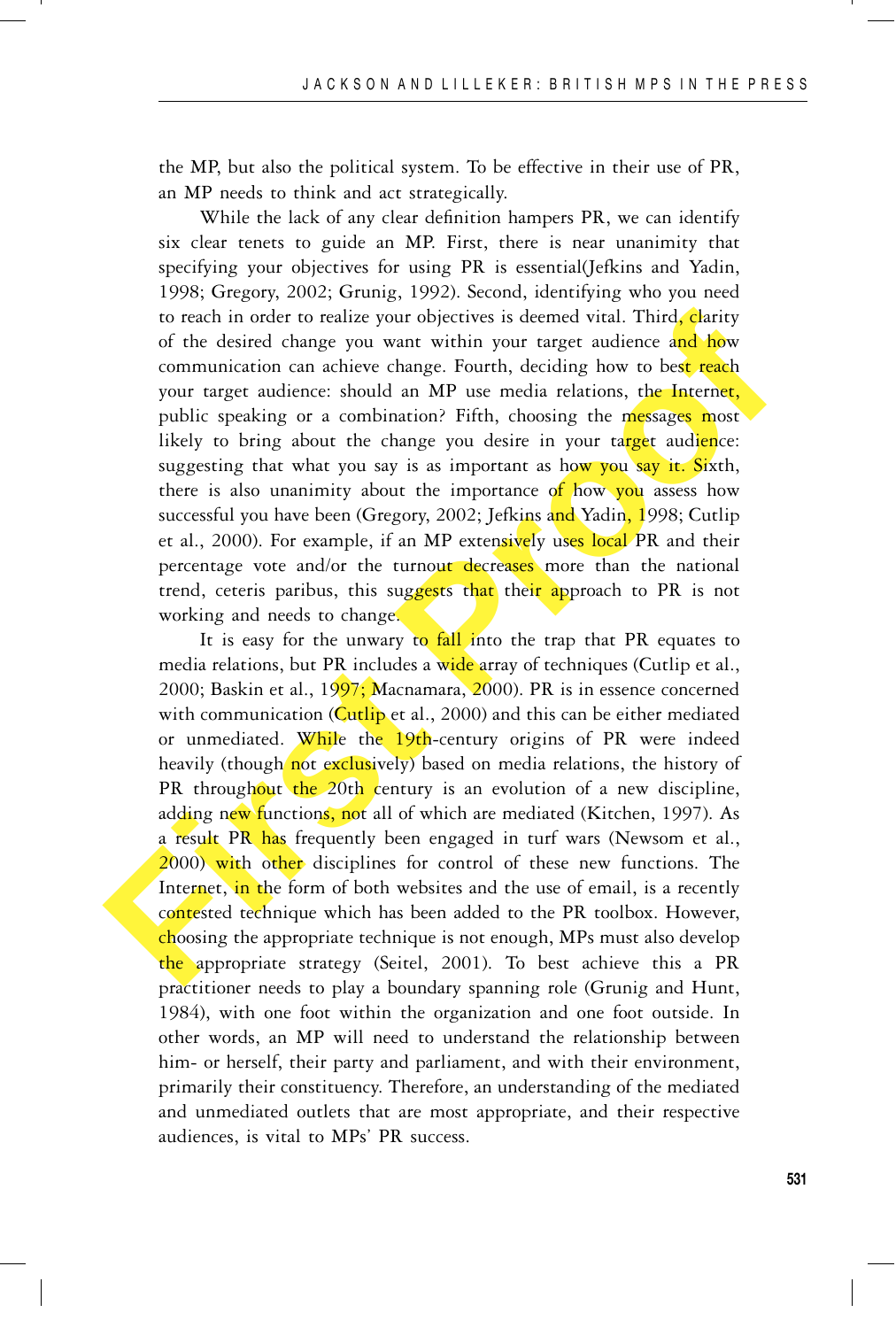information model plays an important role in democrate society by<br>providing citizens with accurate information; however, while **truth** is<br>important the communication is one way, from sender to receiver. MPs<br>who use either Probably the most dominant approach to PR in the UK is that outlined by Grunig (in collaboration with a number of others) in several books and articles since the 1980s. He originally identified four models to explain PR practice (Grunig and Hunt, 1984). The first, press agentry, is the use of media relations to generate publicity which can be criticized for being based on manipulation and encouraging half-truths. The public information model plays an important role in democratic society by providing citizens with accurate information; however, while truth is important the communication is one way, from sender to receiver. MPs who use either of these two models may be promoting their own interests, but they will not necessarily be enhancing the reputation of the political system. Grunig and Hunt referred to the third and fourth, twoway models as the asymmetric and symmetric. In the asymmetrical model power lies with the sender, and the purpose of feedback is to help them target their messages more effectively. The symmetrical model, however, is based on dialogue between sender and receiver, where both parties can change their opinion and behaviour. Politics is often seen as offering the most potential for the two-way symmetrical model. The ability to listen and adapt to what constituents say through PR helps MPs promote their own, and the system's, legitimacy.

The four models are subdivided by two key variables, the direction and the purpose. The direction refers to whether the communication is one-way from sender to receiver or is two-way. The purpose refers to why one is seeking feedback, either asymmetrical or symmetrical. Grunig and Hunt originally believed that the most desirable model is the two-way symmetrical. Communication from MPs has been criticized for being one-way (Jackson, 2003) but they are more likely than the commercial sector to practise symmetrical communication. MPs do promote their ideas, campaigns and policies to constituents, but they may alter the substance, and not just the presentation, if the feedback is overwhelmingly critical. This is not to say that this is a frequent occurrence, rather to argue that politics is currently one of the few fields where this ideal is achievable.

The original Grunig and Hunt model received criticism from a number of quarters. For example, Murphy (1991) believed that there were situations when the one-way or two-way asymmetric approaches were the most appropriate. Grunig and Hunt accepted a number of the criticisms and reconceptualized their framework (Dozier et al., 1995). First, they developed the idea of 'craft' and 'professional' public relations with the former being technique oriented and the latter strategic in outlook. Second, they introduced the idea of a mixed-motive model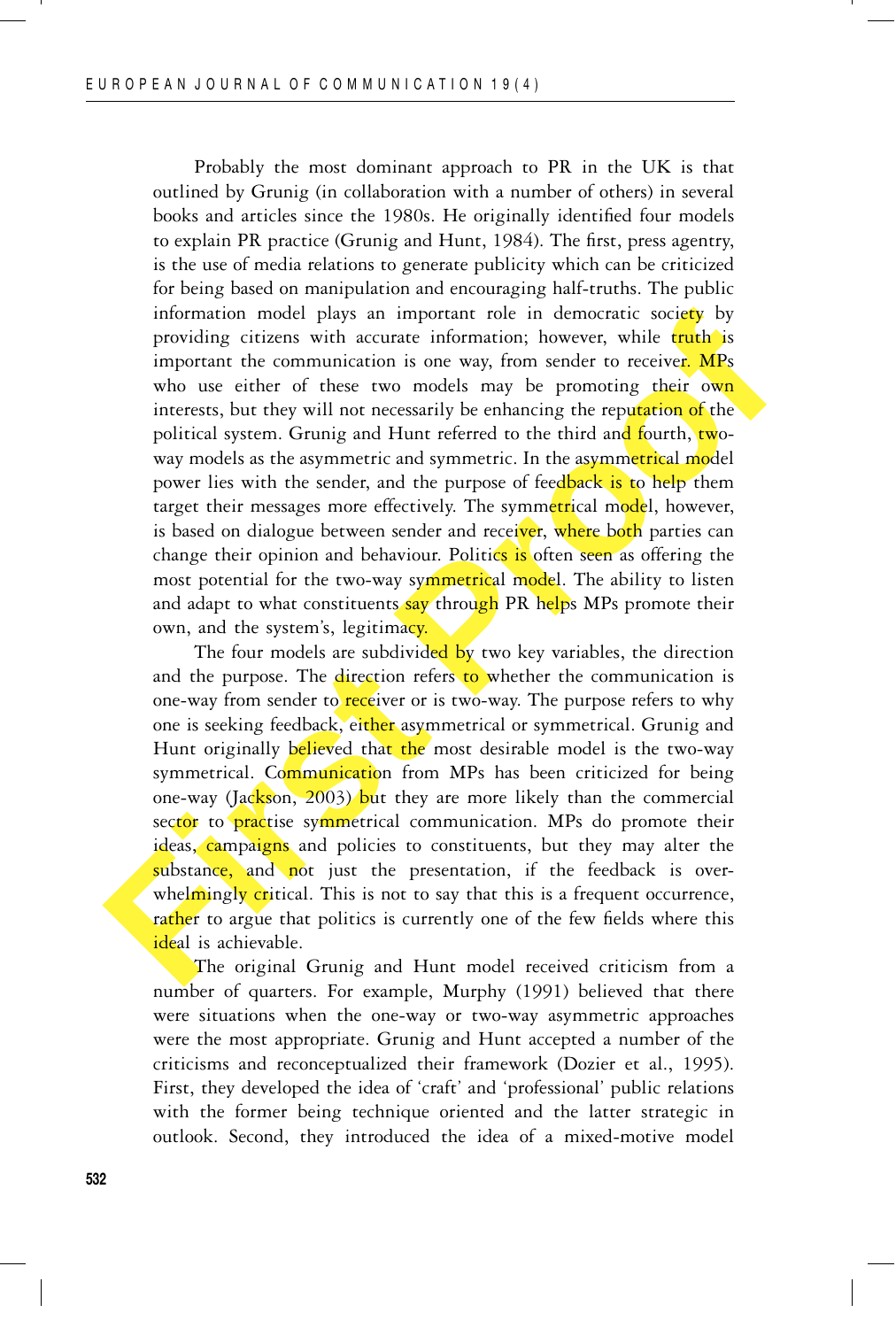which accepted that asymmetrical communication could be a legitimate approach. An equilibrium, or win-win zone, was required between the sender and receiver of communication. MPs, therefore, are faced with the choice of concentrating on putting out press releases and having an Internet presence to merely generate publicity, or to develop a strategic approach. That PR should help with conflict resolution (Heath, 2001; Dozier et al., 1995) strongly suggests that to fully engage their critics and supporters MPs should endorse the latter.

Dozier et al., 1995) strongly suggests that to fully engage their **critics**<br>and supporters MPs should endots the latter.<br>The mixed mortive model (Dozier et al., 1995) implies that the<br>choice of approach to PR is determined The mixed motive model (Dozier et al., 1995) implies that the choice of approach to PR is determined by the power relationship between the sender and receiver of a message. Table 1, however, shows that the direction and purpose of an MP's PR also depends on which role she or he is playing, so that the perceived balance of power is not the sole determinant of approach. When an MP is communicating a government (if applicable) or party message, they are acting primarily as a spokesperson and so will only use one-way communication. While they want constituents' support, they are acting on behalf of someone else and so do not want to encourage feedback. When they are representing their constituency, they are only interested in communicating what their constituents feel on an issue rather than engaging in dialogue with nonconstituency audiences. However, when they are acting as a personal ambassador or an ambassador for the political system, or undertaking casework, they will use two-way communications. This is in part because they want to maximize personal support, but it is also their job to represent their **constituents** and to do this effectively requires dialogue.

While there has been most focus on Grunig and Hunt's continuum, the idea of relationship management (Ferguson, 1984) has also gained

| Role of MP                    | Press<br>agentry | Public | Two-way<br>information asymmetric symmetric | $Two-way$ |
|-------------------------------|------------------|--------|---------------------------------------------|-----------|
| Ambassador for the government | X                | X      |                                             |           |
| Party ambassador              | X                | X      |                                             |           |
| Constituency ambassador       | X                | X      |                                             |           |
| Constituency service          |                  |        | X                                           | X         |
| Personal ambassador           | X                | X      | X                                           | X         |
| Ambassador for the political  |                  |        |                                             |           |
| system                        | X                | X      | X                                           | X         |

Table 1 The position of MPs on the Grunig and Hunt (1984) continuum when performing PR to its full potential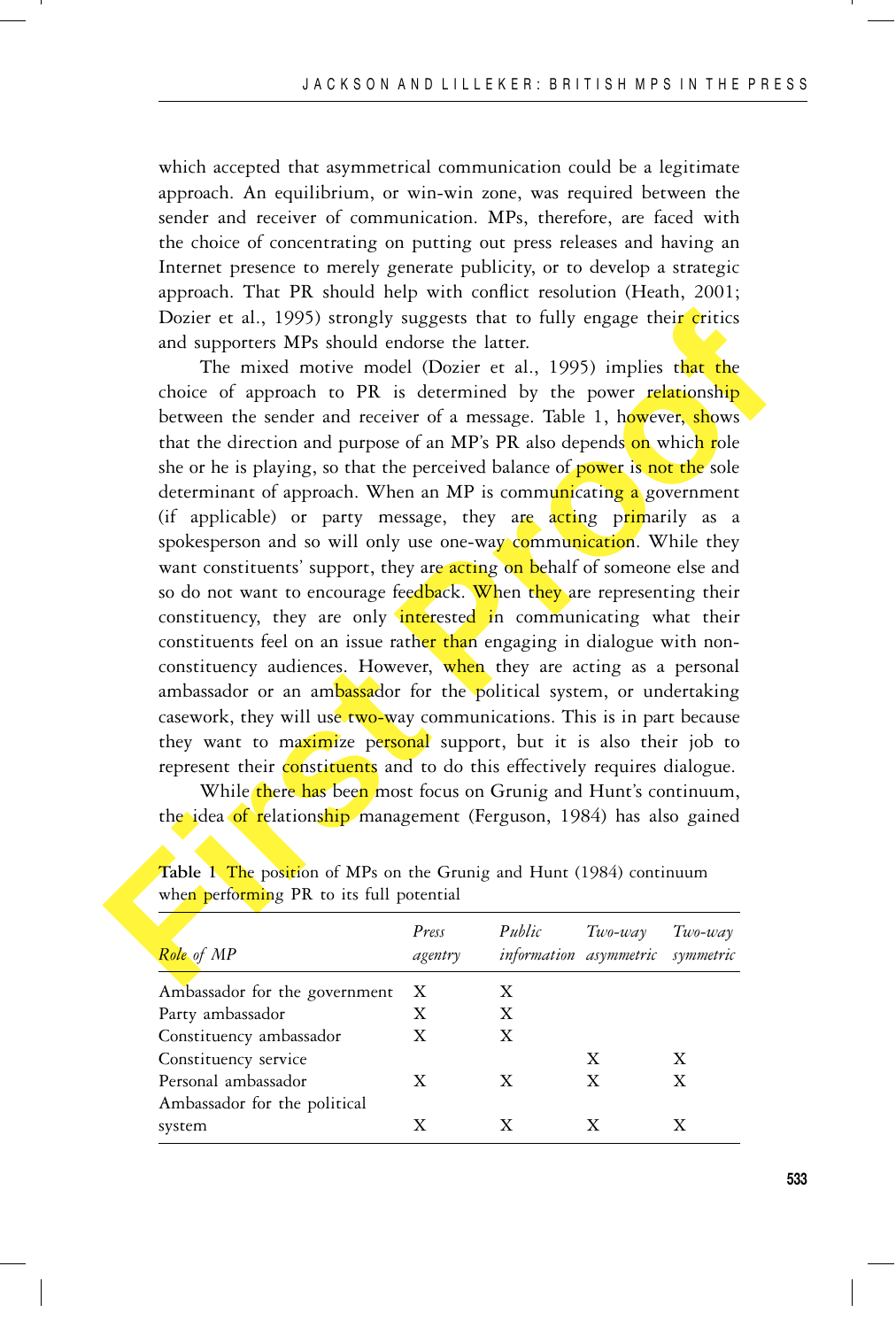support. Ferguson posits that the most important aspect for understanding PR is interpersonal relationships and what has been referred to as using relationships to build equity (Regester and Larkin, 2002). People do not necessarily act rationally, rather they are open to prejudices so the PR practitioner can build up a 'favours bank' (Schneider, cited in Ledingham and Bruning, 2000) through informal and formal contacts and networks. For the MP, PR is not just a mechanical practice of putting out press releases, opening schools and running a website, rather it is a process of actually developing a relationship with those communicated with. This implies that feedback and responding to that feedback is essential. Relationship management may be a means by which two-way symmetrical communication can be achieved.

Relationship management is believed to help PR practitioners in a crisis (Bridges and Nelson, 2000) because it offers solutions for when an organization is faced with an opportunity or threat. Coombs (2000) suggests that a crisis should be viewed as a breakdown in the relationship between an organization and its key audiences. Therefore, the driving force during a crisis should be to repair these relationships. Nearly all MPs at some time face a crisis, no matter how minor or parochial, and their 'favours bank' built up over a number of years will help maintain or re-establish their legitimacy. MPs who are most successful in using PR to develop a network of relationships are more likely to survive a crisis.

and networks. For the MP, PR is not just a mechanical practice of putting<br>out press releases, opening schools and running a website, rathet it is a<br>process of actually developing a relationship with those communicated<br>with So if developing  $two$ -way communications and building relationships is the desirable way of utilizing PR, what do we surmise is the purpose for an MP in undertaking PR? The very cynical would suggest only vote winning, and this may be the most important, especially for those in marginal seats. PR, however, is also part of how an MP establishes themselves as a proactive representative and possibly, when necessary, buck the national electoral trend. This, we would argue, underpins an MP's activities; however, this does not mean that this is the only reason why MPs act as constituency representatives, or that vote winning explicitly motivates them to fulfil all their constituency functions. There are four alternative and complementary possible motivations (in no order of priority). First, as Heath (2001) points out, PR only has a value so far as it helps an organization establish its legitimacy. PR by an MP can help cement the legitimacy of the political system in the minds of constituents. Second, PR can help conflict resolution between activists and organizations (Heath, 2001). MPs can use PR as the means of bringing together, not pushing further apart, different interests within their constituency. Third, local PR can encourage local activists, which helps MPs establish a core of loyal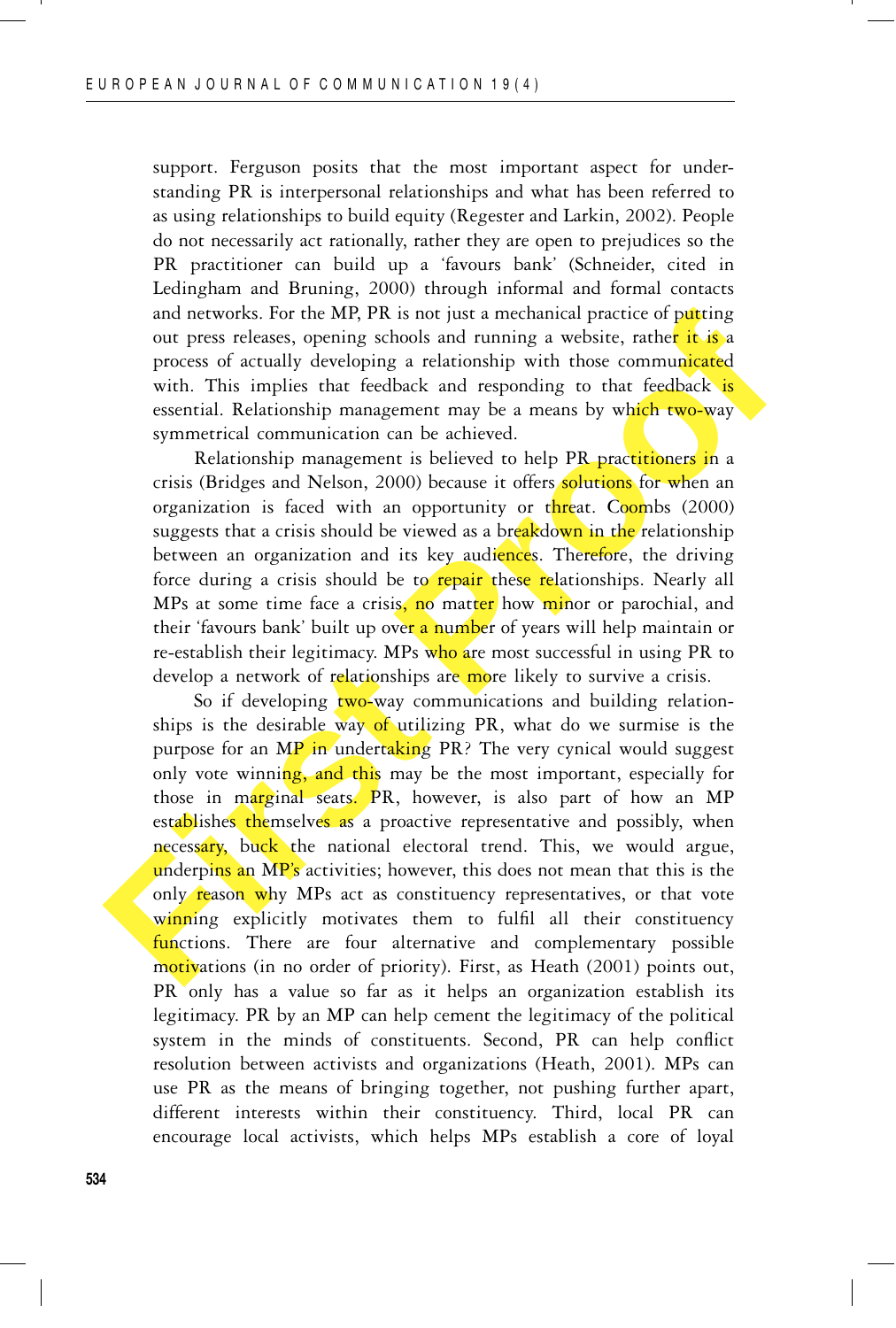support. Finally, PR can help organizations position themselves in relation to their environment (Everett, 2001). Therefore, MPs can define themselves clearly against other constituency actors. For an MP, PR can play a vital role in vote winning, but it would be a mistake to see that as PR's sole raison d'etre. While three of the purposes are indeed related to electoral campaigning, two certainly are not. We argue that PR also plays a critical role in helping MPs effectively conduct their constituency work and so can reinforce representative democracy.

## **Methodology**

a critical role in helping MPs effectively conduct their constituency work<br>and so can reinforce representative democracy.<br> **Methodology**<br>
To explore MPs' media relations we chose a sample of recently elected<br>
MPs, those wh To explore MPs' media relations we chose a sample of recently elected MPs, those who had won their seat in the period since the 1997 General Election. The completion rate was 48 questionnaires returned (from a sample of 76). The questionnaires addressed the *importance* of coverage in the local and national media, frequency of contact with the media, the purpose of contact and the content of press releases. The questionnaire results were reinforced through 24 interviews with selected MPs from the sample as well as 14 interviews with prospective candidates who had stood, unsuccessfully, at the 2001 General Election. A further 17 interviews were carried out with veteran MPs of 30 years' service or more. The MPs' responses to questions on the frequency of sending press releases were cross-checked with average coverage within the local press over a period of one month. This allowed us to correlate coverage against swings at the 2001 General Election, this was carried out across those MPs who had held their seat prior to the General Election and who we could determine had been proactive from the time they entered parliament. Where there were several MPs covered by one newspaper, for example the *Birmingham Post*, we were able to compare proactive MPs' coverage, and their swings, against those who did not feature in the press as often and who we were told, or we inferred, were less proactive in seeking media coverage.<sup>1</sup>

To fully understand the impact of the Internet on MPs' communication strategies it was necessary to study their use of both websites and email. Given that MPs' websites are in the public domain, the first part of the study was a content analysis of all 186 MPs' websites accessible via www.parliament.uk/comms/lib/alms.htm, up to and including 31 March 2002. In addition there were 41 sites listed which could not be accessed or were holding pages.

Email is essentially a private communication medium so the second tranche of research data is based on an email survey of 100 MPs carried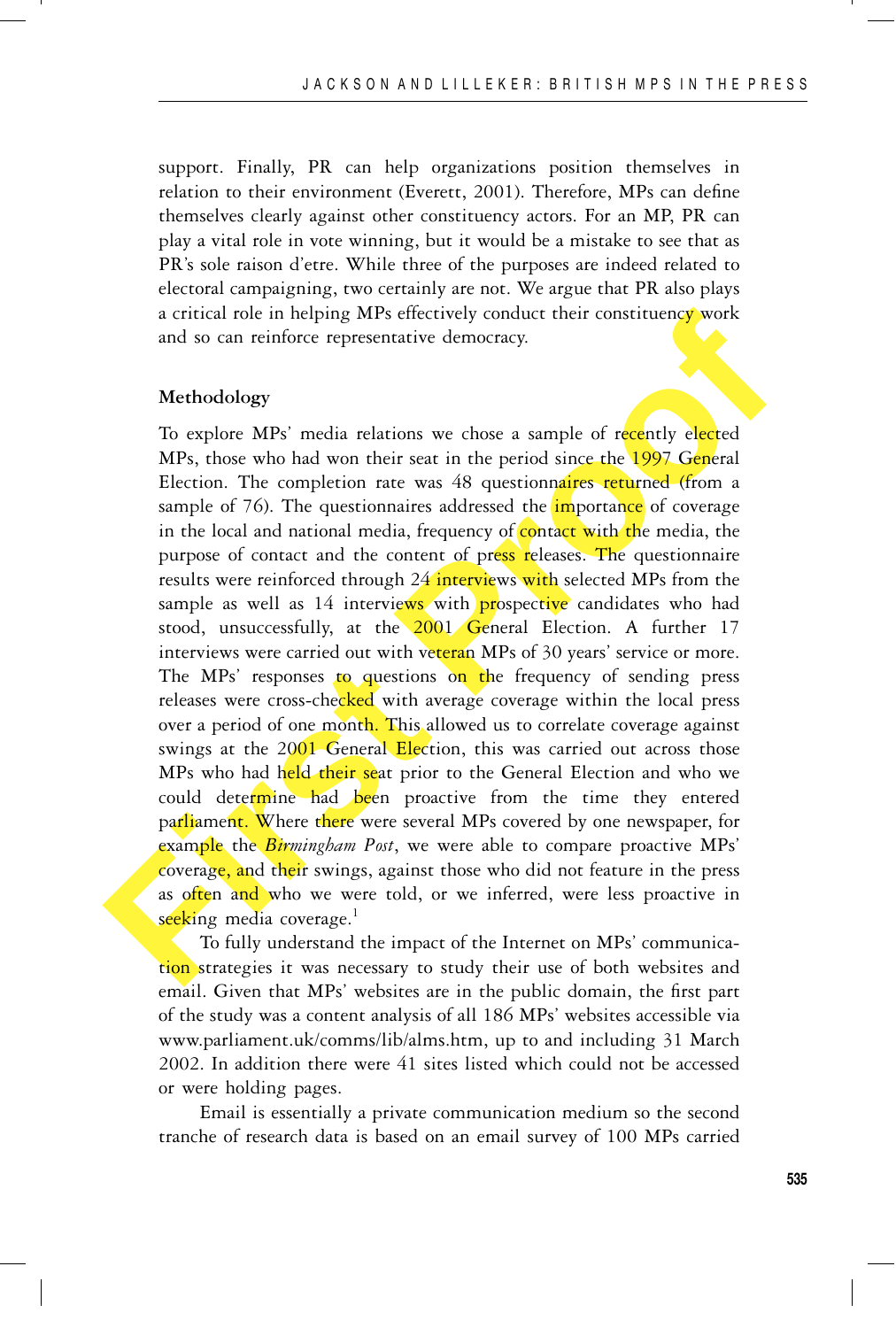out in June/July 2002, plus follow-up interviews. It is worth noting that some 10 percent of respondents had initial difficulty with the technology in terms of returning their completed questionnaire. Although all MPs are issued with an email address, the survey was limited only to those politicians (412 out of 658) whose email address was publicly available (accessed via www.parliament.uk), as it was assumed these members actively encourage email. MPs are notoriously poor responders and the response rate of just under 25 percent was considered sufficient to allow meaningful statistical analysis. Indeed, several MPs commented that their normal policy was *not* to respond to questionnaires, but given the subject matter they made an exception.

While we accept that the findings rely on accurate self-reporting of media relations by MPs, we did attempt to corroborate our findings through a study of the local press and content analysis of MPs' websites and e-newsletters.

# **Media agentry: just propaganda production?**

actively encourage email. MPs are notorously poor tesponders and the<br>response rate of just under 25 percent was considered sufficient to allow<br>meaningful statistical analysis. Indeed, several MPs commented that their<br>norma While classical PR theory talks of press agentry, it is perhaps more correct to talk of MPs' activities in terms of media agentry. They employ all media, both mediated (e.g. press) and non-mediated (e.g. websites, email), though they concentrate on the mass media as a communication tool. The transition of the media from a deferential observer to watchdog has been explored elsewhere (Barnett, 2002), but for the average politician, the media remains a tool for gaining publicity: somewhere to place their communication. However, MPs are increasingly finding that the national press pays little attention to everyday politicking (Negrine, 1999) and are only interested in controversial stories (Blumler and Gurevitch, 1995; Nossiter et al., 1995: Stanyer, 2001). In response, governments and political parties have attempted to control the news agenda (Blumler and Gurevitch, 1995), a practice that in its most extreme form sees the use of 'spin' as a tool for gaining positive coverage (Jones, 2002). This has led to the development of a vicious circle: where journalists increasingly seek to undermine politicians and governments, while the politicians seek to control the press agenda through tight control over communication and spin (Lilleker et al., 2002). Within this atmosphere many politicians feel reluctant to have contact with the national media and so have grown more dependent on the relationships they can establish with local media journalists (Negrine and Lilleker, 2003).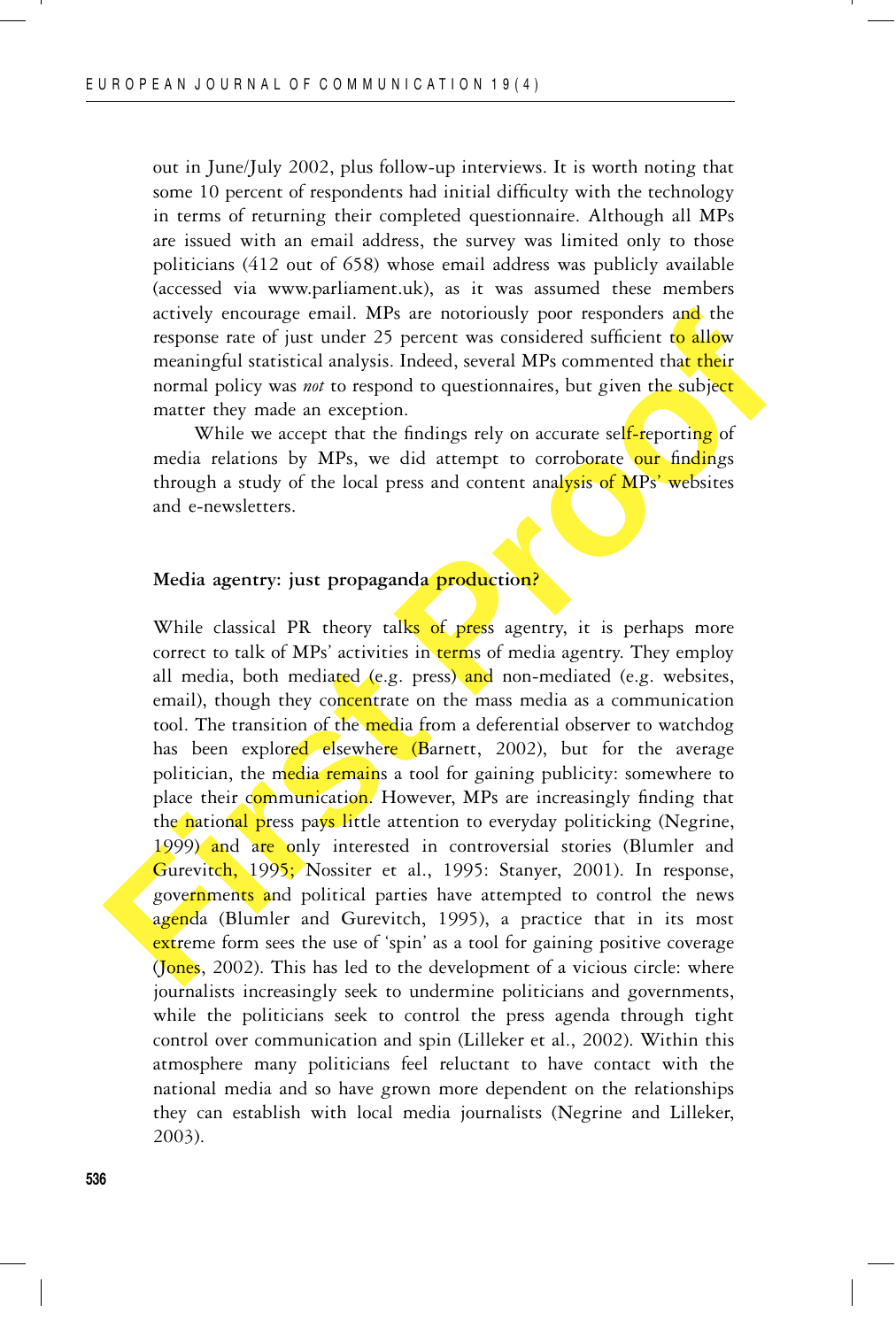Beyond a few exceptions (Franklin and Parry, 1998; Franklin and Richardson, 2002a, 2002b; Negrine and Lilleker, 2003; Lilleker and Negrine, 2003), the relationship between politicians and the media serving their constituencies is academically unexplored. However, if an MP wants to communicate to, or with, constituents, and to demonstrate their commitment to constituency service, the local media is seen as the most appropriate and most accessible method of communication. Within this section we discuss the way in which MPs attempt to gain a media profile, the media they use to achieve this and their aims for building a high media profile. In particular, we correlate their responses in interviews and to questionnaires with the model set out earlier, specifically asking whether vote winning is seen as a result of feeding propaganda out to the media, or if there is a more subtle and complicated explanation for MPs deploying public relations within their constituencies.

#### *Getting in the news*

You cannot just do your work, no-one will know, you must be seen to do your work. I remember back in the '60s if I raised a constituent's complaint ... it had a good chance of hitting the parliamentary pages ... by the '90s I had to find the paper, write the damn words and then I still couldn't guarantee anyone would touch it, and that's the local rag, the *Times* and those papers don't care unless you drop your trousers. (Interviewee, 2002)

the most appropriate and most accessible method of communication.<br>Within this section we discuss the way in which MPs attempt to gain a<br>media profile, the media they use to achieve this and their aims for<br>building a high m While amusing and anecdotal, two serious points can be drawn from the above quote taken from an interview with a veteran MP. The first is the enduring requirement to be in the news for carrying out those tasks that can be categorized under the heading 'constituency service'. The second concerns the increased difficulties that MPs face when attempting to publicize their activities. The majority have a negative view of national journalists arguing 'they're all bastards out to make us look like idiots or traitors'; 'they wait ' til you trust them, they'll ask you your personal opinion and next day you're in the shit with the Whip's office'. A more moderate voice, but no less distrustful, argued:

> They expect you to go on in a minute's notice and comment on all sorts of policies. Recently I went onto the radio to talk about fox hunting . . . as soon as I went on air I was being asked about the resignation of John Bercow. He's not from my party and frankly I don't care, but I couldn't say that. That's the way modern journalism works and quite frankly I refuse to play their game. (Interviewee, 2002)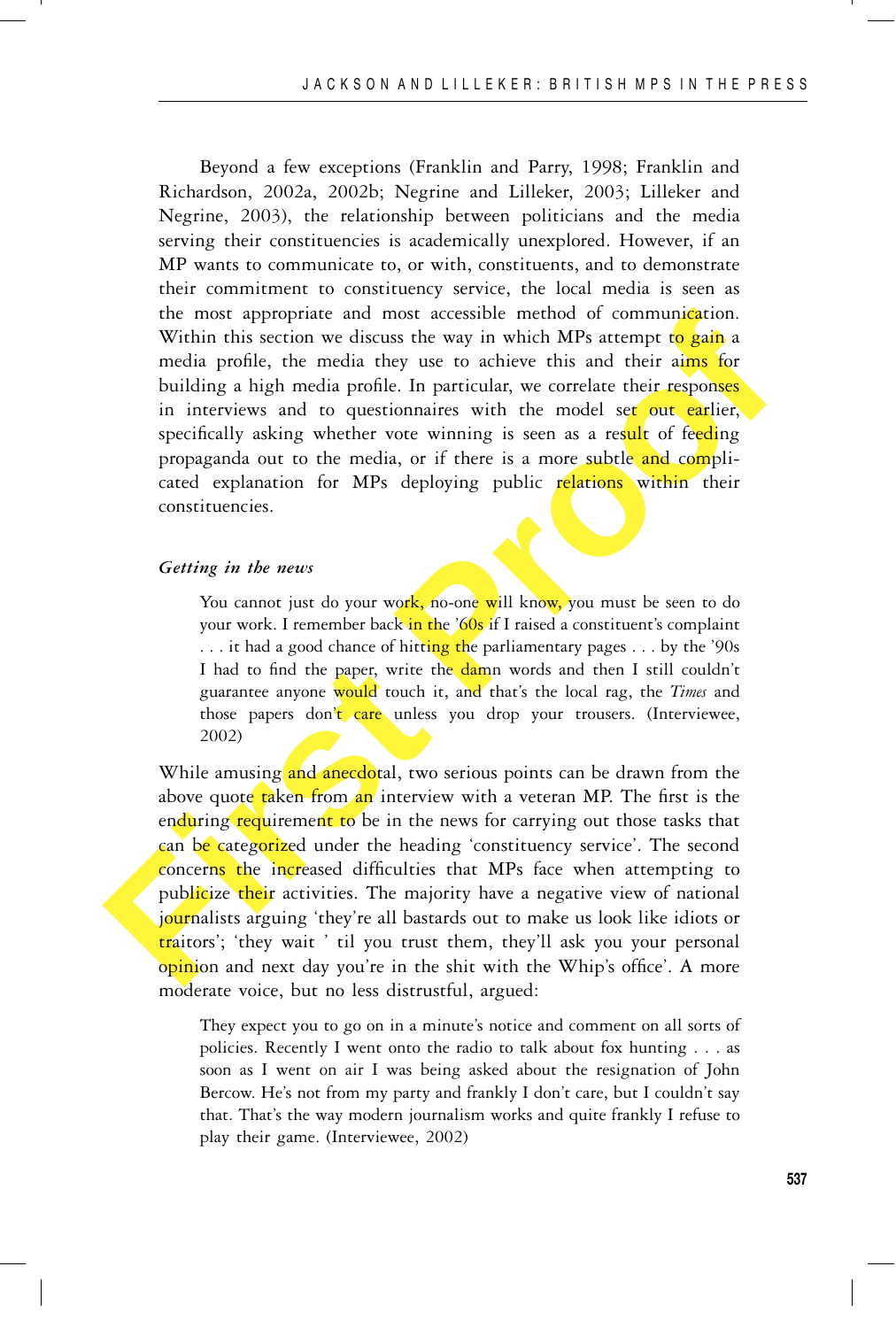| Media of first choice | %    |
|-----------------------|------|
| Local newspapers      | 38.1 |
| National newspapers   | 5.4  |
| Local radio           | 34.5 |
| National radio        | 3.1  |
| Local/regional TV     | 15.7 |
| National TV           | 3.2  |

**Table 2** Media listed as priority for an MP (in percentages)

*Note: N* = 48, all marked as a percentage of total.

Therefore, it is towards the local media that the majority of backbench politicians focus their attention. To provide some quantification of responses in the study, and to aid comparison, the proportions of different media use are presented in Table 2.

Docal ratio<br>
National radio<br>
National radio<br>  $\frac{3.1}{2}$ <br>  $\frac{1}{2}$ <br>  $\frac{1}{2}$ <br>  $\frac{1}{2}$ <br>  $\frac{1}{2}$ <br>  $\frac{1}{2}$ <br>  $\frac{1}{2}$ <br>  $\frac{1}{2}$ <br>  $\frac{1}{2}$ <br>  $\frac{1}{2}$ <br>  $\frac{1}{2}$ <br>  $\frac{1}{2}$ <br>  $\frac{1}{2}$ <br>  $\frac{1}{2}$ <br>  $\frac{1}{2}$ <br>  $\frac{1}{2}$ MPs said that if they could choose their ideal mediium, and the way in which they were presented, then national television would be their clear favourite. However, when talking about their realistic strategies, they recognize that in excess of 80 percent of their media activity is targeted specifically at the local or regional media.

Interviews with MPs and journalists show there is a quid pro quo relationship, supporting the adage that; 'editors want copy, MPs want fame' (interview, 2001), and so MPs are increasingly strategic in the methods used for gaining coverage.

Table 3 records the responses to the question, 'In the majority of your media work, particularly press releases, what techniques do you use to ensure receiving coverage?' The responses shown were the four most common, none of our sample of MPs responded that they did nothing.

|                                                       | Yes $(%$ | $N_{\theta}$ (%) |
|-------------------------------------------------------|----------|------------------|
| Copied journalist's language                          | 66       | 33               |
| Used sound bites in speeches and press releases       | 72       | 28               |
| Target words or articles to media and their audiences | 61       | 39               |
| Focused on local issues not national politics         | 88       | 12               |

**Table 3** Methods for gaining media coverage (in percentages)

*Note:*  $N = 48$ , all marked as a percentage of total.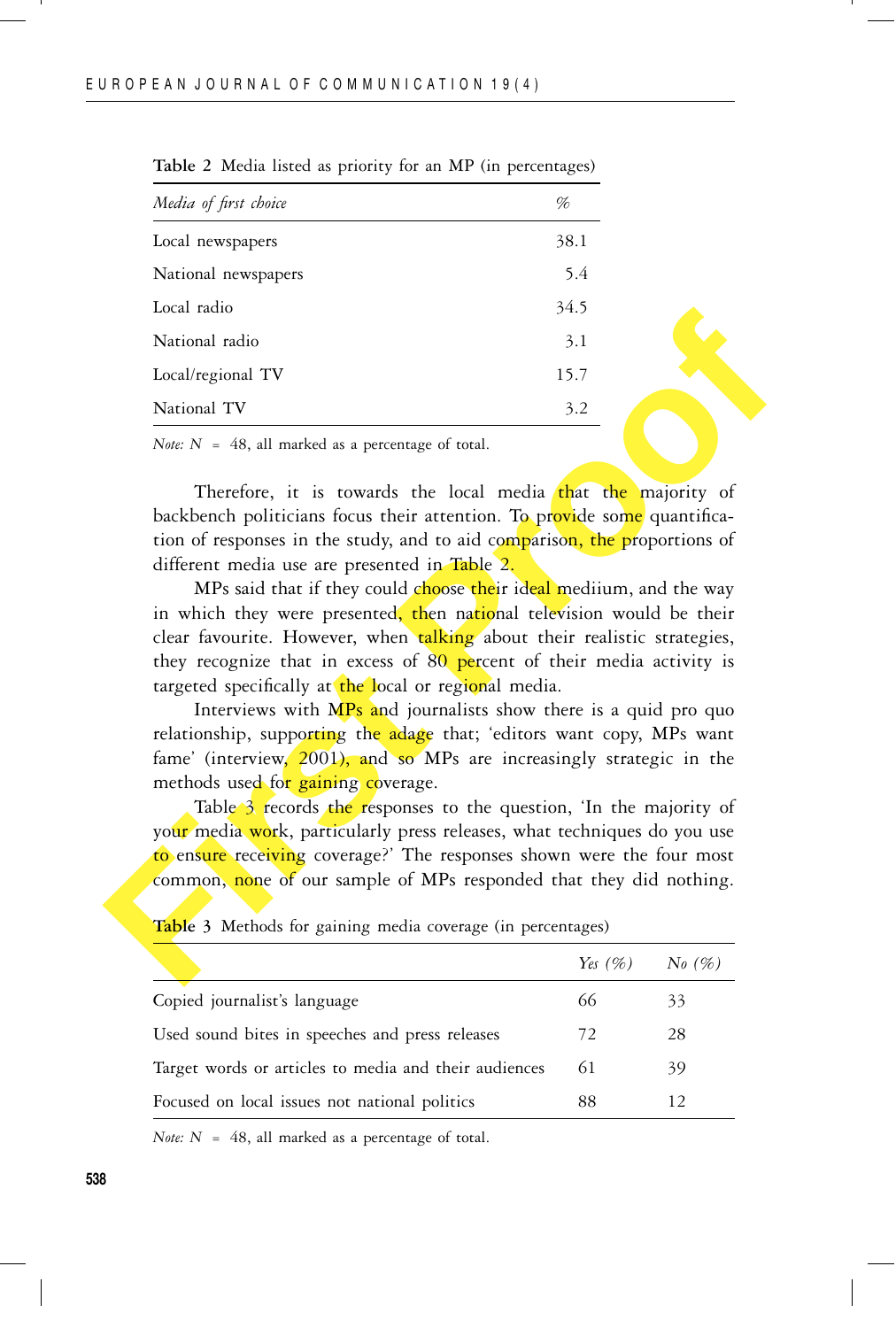Therefore, we can suggest that MPs are strategic about getting in the news and prioritize their media-related activity carefully, so ensuring that they have a high local profile and maximize their potential for receiving a personal vote.

## *Picking the media*

**Picking the media**<br>
As highlighted earlier in the article and elsewhere (Negrine and Lilleker,<br>
2003), the modern media-politics relationship leads the majority of<br>
backbench MPs, not to mention some ministers and junior As highlighted earlier in the article and elsewhere (Negrine and Lilleker, 2003), the modern media–politics relationship leads the majority of backbench MPs, not to mention some ministers and junior ministers, to build relationships solely with the local media. One would expect, bearing in mind the research which has proven the extent to which the advent of television has impacted upon political communication (Blumler and Gurevitch, 1995), that newspapers would no longer be the prime target for MPs' communication. However, MPs find a whole range of gatekeepers throughout the media that exclude them from publicizing their constituency service.

There is naturally some variance in accessibility. If you are an MP with links to a television station, such as Austin Mitchell, or a celebrity, a status former athlete Sebastian Coe enjoyed, or conversely you are one of a small number of MPs with a television company covering their region or city, you can gain a greater level of coverage. These circumstances are, however, unusual. Therefore it is local newspapers and radio that are seen as the easiest way to reach constituents.

The local newspaper, and in particular the free press that are distributed weekly across a growing number of areas, could encourage interaction. MPs read editorials and the letters pages and respond to these when possible. Table 4 demonstrates why the local press is singled out as the most important medium for MPs and what forms of communication are used.

Here we see that the largest proportion of press communication leaving MPs' offices, and subsequently published in local newspapers, relates to constituents' concerns. The remaining 39 percent of activities are the product of the MPs scouring their constituency for campaigns in which they can become involved or, where possible, ones they can lead. This allows them, as one MP put it, to assume the role of 'local hero'. This involves all aspects of constituency life: mundane issues such as traffic problems; faulty street lighting; or graffiti; or crime and anti-social behaviour. Mundane they may be, but it is clearly an example of two-way symmetrical communication.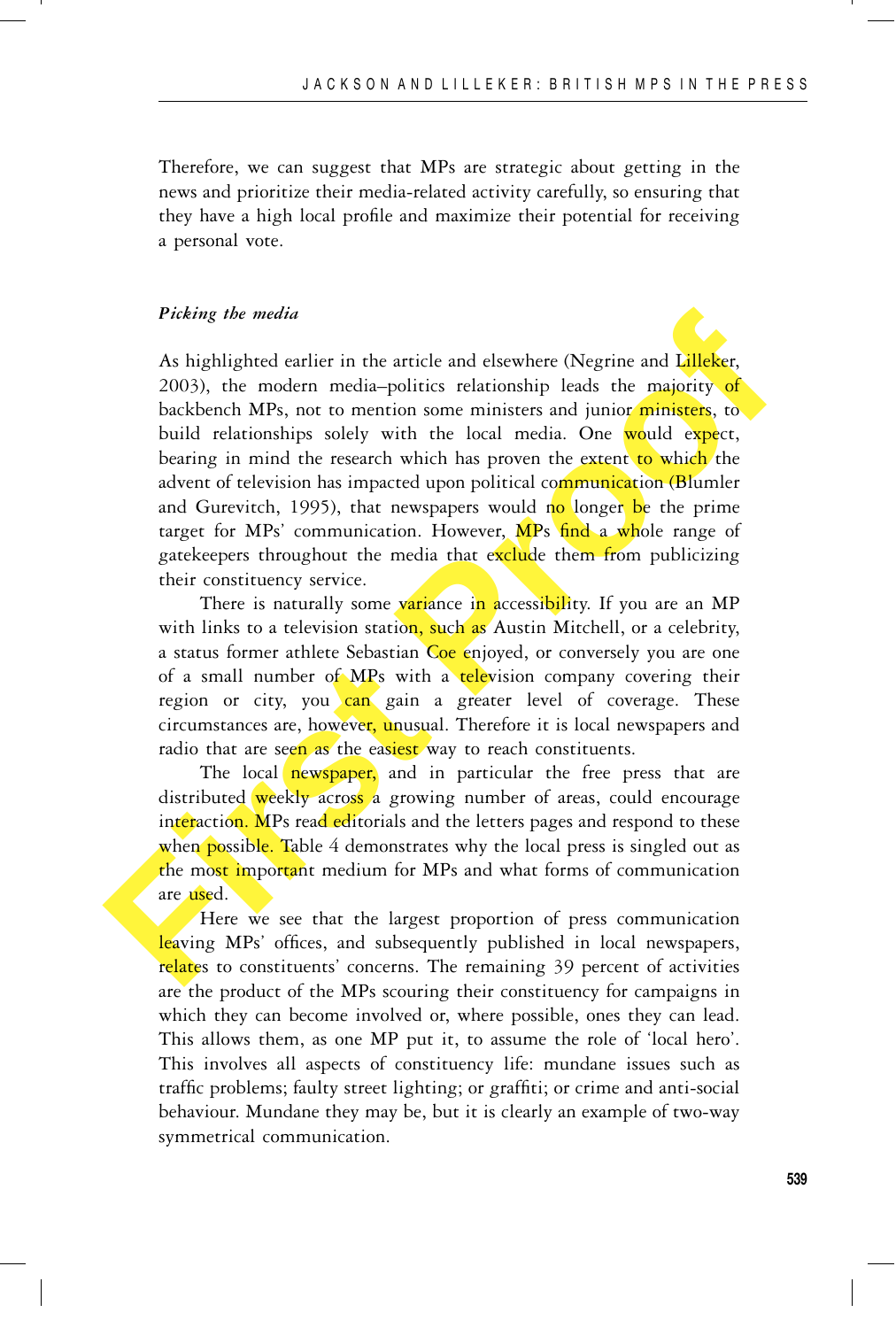| Type of communication                               | Percentage per week |  |  |
|-----------------------------------------------------|---------------------|--|--|
| Party political statements                          | $\mathcal{P}$       |  |  |
| Personal campaign messages                          | 5                   |  |  |
| Publicizing casework                                | 27                  |  |  |
| Proactive constituency campaigning                  | 39                  |  |  |
| Responses to editorials in newspapers               | 11                  |  |  |
| Responses to constituents letters in the newspapers | 16                  |  |  |

#### **Table 4** The content of MP's local PR efforts

*Note:* Sample: 10 MP's press releases over a month and press coverage of 34 MPs across eight newspapers.

Local radio is a further forum that may allow symmetrical communication with an MP. As one MP pointed out:

**Fractive constituents**<br> **Fractive constituents**<br> **Fractive constituents**<br> **Fractive constituents**<br> **Fractional Scheme Expanses to constituents letters in the newspapers<br>
<b>FRACT CONTEX PRACT CONTEX PRACT CONSTITUTION**<br> **FR** I rarely visit the constituency, due to my duties here [in Westminster] it is impractical. But I have a weekly phone-in show, the DJ plays a few tunes, constituents ring in, and they are constituents as the station doesn't go out beyond the constituency, and  $I$  chat to them. If they raise an important issue I'll throw that into a debate in the House and will feed it back next week. They've even started to let me choose the music. (Interviewee, 2003)

We thus see MPs strategically targeting the media, and the media's audience, proactively obtaining news stories and seeking coverage.

## *Conniving or serving?*

The central question is whether MPs communication is simply one-way, a form of selling themselves using the tools of PR, or whether there is a more symmetrical function for this strategic communication. The first place to look is to the comments made by MPs. A lot of comments follow the general theme of:

If constituents don't know who you are, what you do, even what you stand for, there is no reason for them to support you. I think if you ensure they recognize your face, know you are active on their behalf and know you are fighting their corner, you can make some positive impact on your vote. (Interviewee, 2002)

So clearly vote winning is important, perhaps obviously, and a clear motivation force for MPs to be proactive. This, many argue, is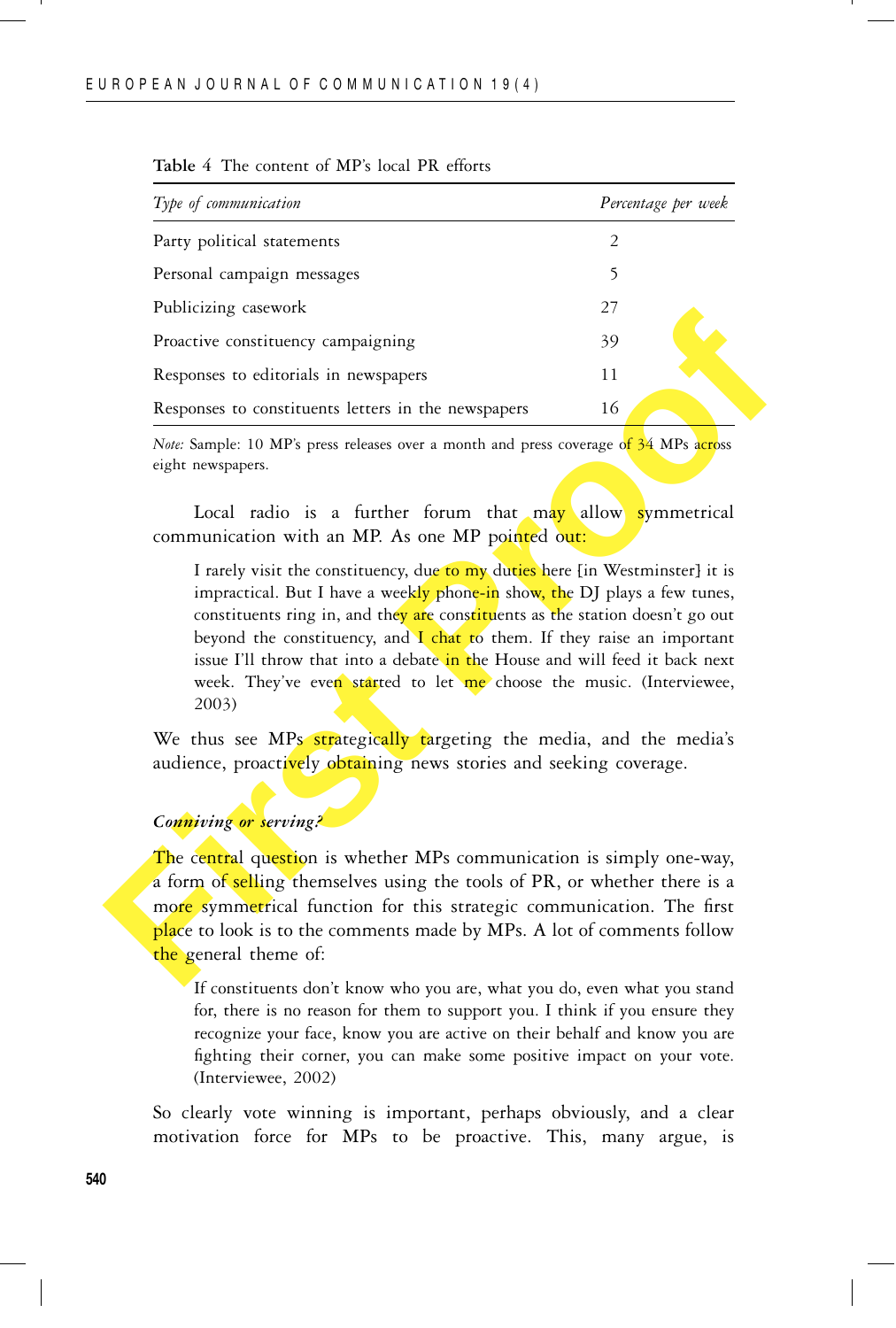particularly the case as the electorate casts their vote with more consideration than in earlier decades of high partisanship.

Closer investigation supports the importance of a perception of vote winning. Although the number of marginal seats (defined as per Finer et al.'s [1961] classification) was low, the activities of MPs were correlated with the marginality of the seat. We found a correlation between marginality and the amount of media coverage attained in an average week at .661, though there is a significant degree of difference across the MPs, and so significance was calculated at the .399 level. In real terms, we find that 80 percent of MPs in marginal seats were on average 20 times more proactive than their counterparts in safe seats; there were, however, 20 percent who demonstrated a lower level of proactivity.

marginality and the monour of media coverage attaned in an average attact<br>
week at .661, though there is a significant degree of difference across-the<br>
MPs, and so significance was calculated at the .399 level. In real ter Arguably the proactive MPs are correct in their approach, and are rewarded for doing so. There is a high correlation of .945 between the level of media coverage and the swing in votes, weighted for low turnout and national swing. This suggests that the higher the level of coverage, the greater the swing in an MP's favour, although there were differences that were due to other local factors, which caused a level of significance at the .36 level.

These figures could present us with the conclusion that media agentry is an activity motivated purely by a desire to win votes.

However, beneath the surface are more positive signs. One MP, who monitored the letters pages of his local newspaper, commented:

I need to be relevant to the people I represent. They need to know I am concerned about them and listen to them. Yes I read their letters, yes I am attentive to everything they say, yes I place feedback into the press, but yes I do act on their words. Basically if they say jump I say how high, and to be honest if it is a choice of following the Whip or following constituency opinion, the constituency wins every time. (Interviewee, 2000)

A similar theme emerges from the comments made by the MP who uses radio phone-ins to communicate.

I don't need to do this. No one offered it to me, no one else did it before, I recognized my inability to be there physically and wanted to be there in spirit and action. I provide a service, that is that. (Interviewee, 2002)

Another MP likened herself to a bank, linking in with our earlier comment of MPs building a 'favours bank':

I see a vote as the same as savings. They give it to you and say we trust you with this. All you can do is serve them wisely. That means doing what they want. If a bank loses your money, you don't give them any more. If you don't represent the constituency, you don't get any votes. But it isn't just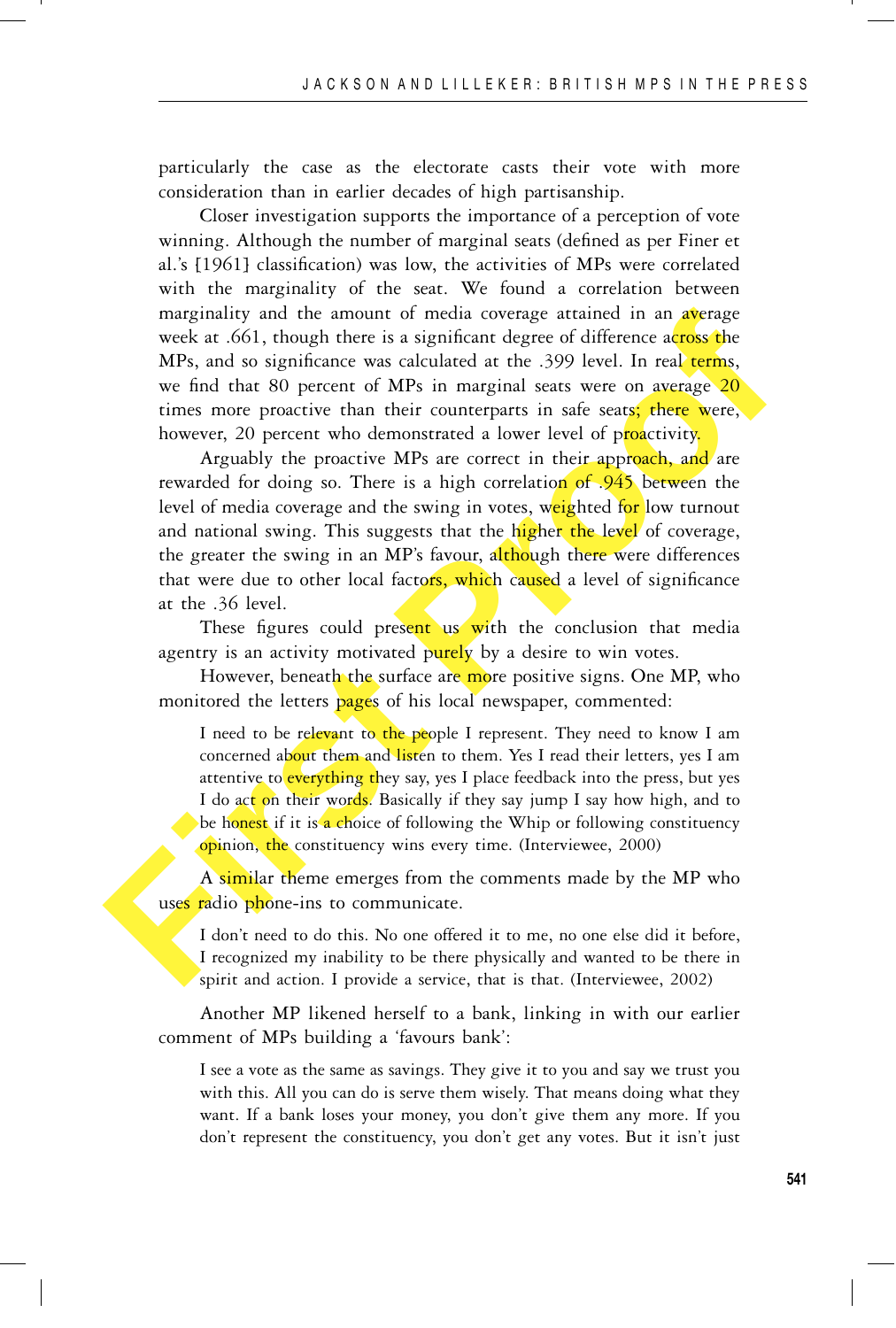about winning votes, it's about trust and service as well. I would prefer to think they vote for me because of the way I represent them than think well I sold myself well, that worked. (Interviewee, 2002)

MPs communication then is clearly two-way. The majority of this activity is designed to improve the standing of the MP and to produce a positive view of the political system in terms of representiveness, they largely lack any intention to allow constituents to inform their policymaking. An MP may use letters pages or the comments of participants in radio phone-ins as a barometer for opinion, particularly among constituents, but often they use these as forums to defend the government. This indicates that the communication is asymmetric, from MP to constituent and then back and in reverse, but seldom is further symmetrical communication encouraged.

Therefore, we must enquire whether MPs are exploiting alternative, and potentially more successful, methods for constructing symmetrical dialogue with their constituents. These are offered by online communications; this new forum for PR is being exploited by nearly every corporate enterprise, political organization and pressure group. If MPs are also interested in developing meaningful dialogue then they should also become e-literate and interactive using the worldwide web.

## **New technology – are MPs responding or resisting?**

largely lack any intention to allow constituents to inform their policy-<br>making. An MP may use letters rages or the comments of participants in<br>radio phone-ins as a barometer for opinion, particularly among con-<br>stituents, Web technologies have created a political paradox. Nearly all MPs are media agents, but only a few, so far, have demonstrated an ability to become proficient in using the Internet. This is surprising as the Internet offers unmediated communication and potentially enables an MP to speak directly to their intended recipient. This is not to say that online communication will replace local media relations, rather it can be complementary. The Internet offers an enhanced capacity for MPs to engage in direct communication with constituents outside election campaigns.

It is the ability to encourage interactivity which has excited a number of commentators and politicians (Coleman, 1999; Cook, 2002; Holmes, 1997). Set against a backdrop of apparent voter apathy in the UK there is a belief that e-democracy can help revitalize politics. The Labour government is promoting the idea of a 'knowledge economy' (Stedward, 2000; Blunkett, 2000) which, along with the idea of egovernment (Cook, 2002), is fuelling societal use of web technologies. MPs exist in an environment which is encouraging ever-greater use of direct two-way communications via the Internet. Within this section we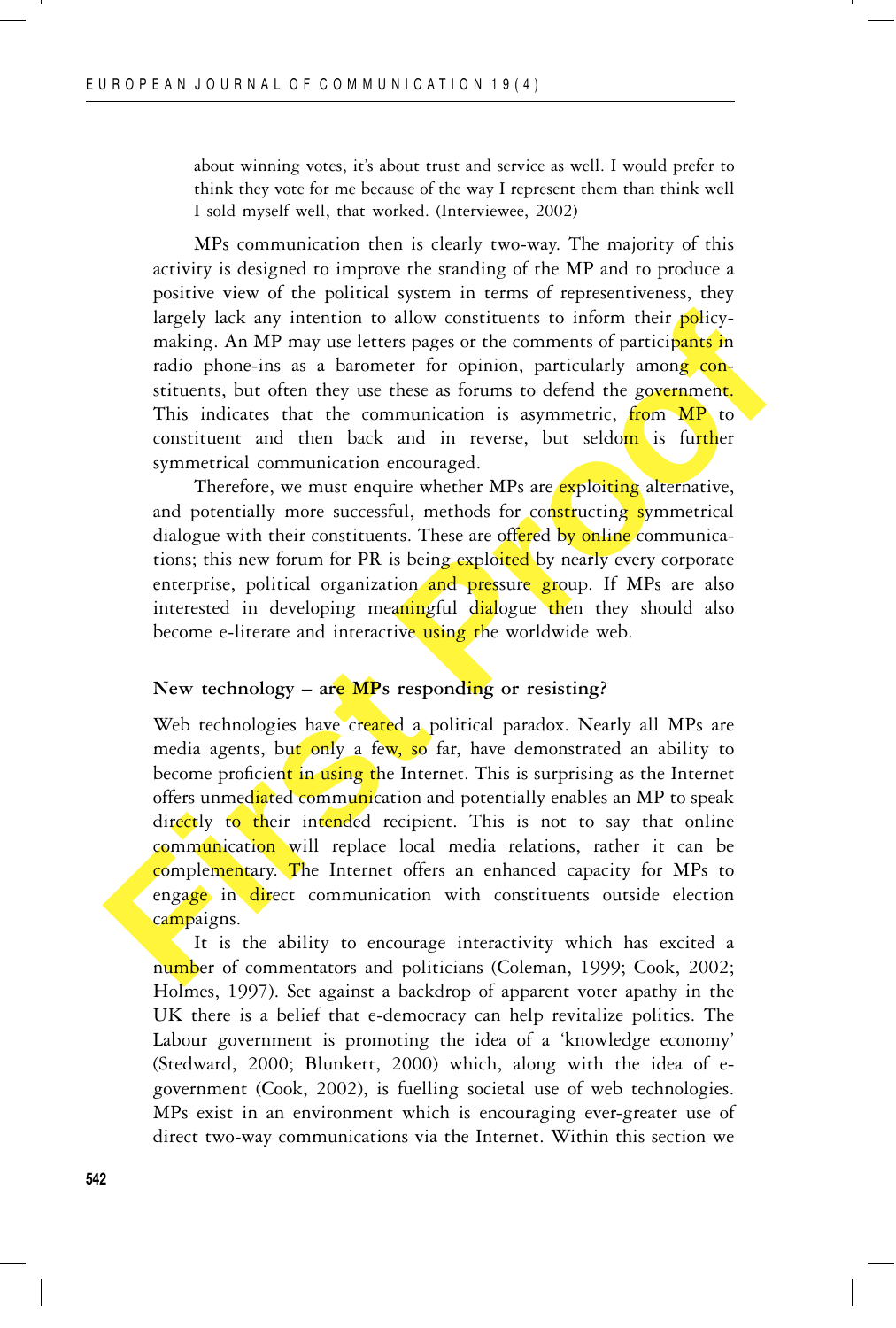discuss the ways in which MPs use their own websites and email to communicate with constituents. We approach this in terms of two different motivations, first reinforcing representative democracy and second as part of their long term electoral campaigning.

#### *Websites – enhancing the body politic*

**Firstnally the bouty point of the vast majority see Internet**<br> **Finally** and MPs websites shows that the vast majority see Internet<br>
communication as primarily one-way, to give website visitors information<br>
on themselves Analysis of MPs websites shows that the vast majority see Internet communication as primarily one-way, to give website visitors information on themselves and what they are trying to achieve. David Jamieson (Labour) is typical in stating on his home page: 'This site is designed to give the people of Plymouth Devonport information about the work I am doing on their behalf as their MP.' Far fewer take the view of Jean Corston (Labour): 'This website has been set up to allow Jean's constituents to pass on their views about issues of the day.' Table 5 shows that feedback tends to be a secondary function to that of using their website as an electronic brochure.

Clearly the potential interactivity of MPs websites is not yet being fully utilized. Some 37.7 percent of websites appear to have no form of online interactivity at all, and those that do are not particularly innovative in encouraging dialogue. For example, the most popular form of interactivity used is the passive act of placing their email address on their website. Just a few pioneers have tried to encourage more feedback. For example, only 7.1 percent provide opinion polls and 4.3 percent surveys. Shona McIsaac (Labour) uses these two sources of feedback as part of her overall strategy: 'Most of the electronic polls are backed up by old-

| Feature         | Percentage of MPs |
|-----------------|-------------------|
| MPs biography   | 81.7              |
| Contact details | 71.5              |
| Press release   | 64.5              |
| Links           | 57.5              |
| Constituency    | 55.9              |
| Surgeries       | 43.0              |
| Speeches        | 41.4              |

|  |  |  |  | Table 5 Key features of MP's websites |  |
|--|--|--|--|---------------------------------------|--|
|--|--|--|--|---------------------------------------|--|

*Note:* Total list includes 32 identified features.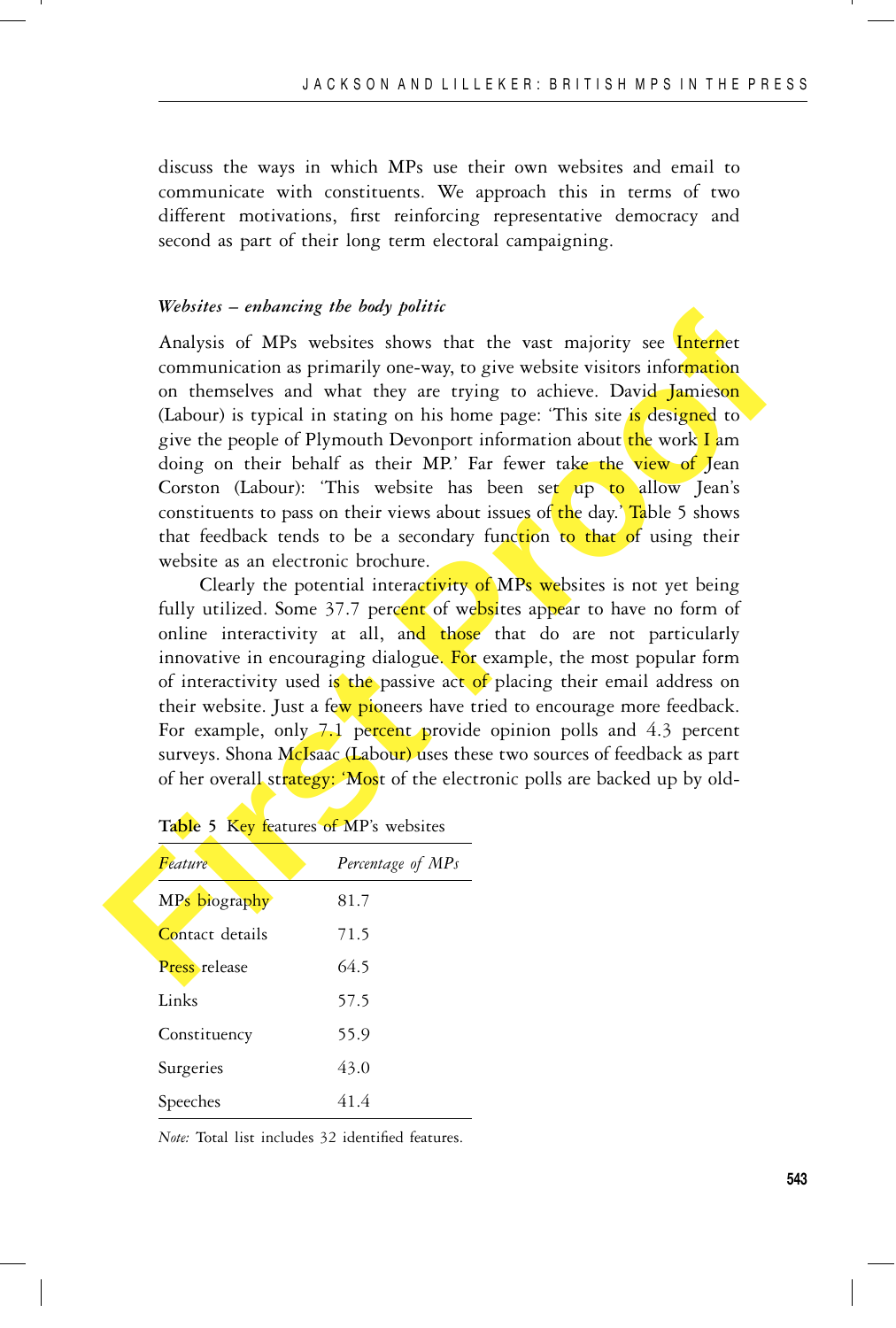style phone work and letter writing. The methods complement each other.' But the questions raised in polls and surveys are controlled by the MP, online discussion forums give far greater opportunity for two-way symmetrical communication. However, only 1.6 percent of MPs websites provide this function and one MP commented, 'Sadly to date it has as a forum been greatly underused.'

The proture, however, is not all negative. It is quite clear that MPs,<br>in using their website to supsport their constituency role, are trying-to<br>promote not just themselves but also the policical system. For example,<br>nearl The picture, however, is not all negative. It is quite clear that MPs, in using their website to support their constituency role, are trying to promote not just themselves but also the political system. For example, nearly a quarter of websites (22.6 percent) try to educate constituents as to what they can do for them. Those such as Harry Barnes (Labour) who provide a online surgery are taking the concept of constituency casework one stage further. Some, such as Alan Beith (Liberal Democrat), try to use their website as a community resource whereby they promote local events. A few see themselves developing a role beyond party politics or their constituency and directly view their website as part of the debate about democracy.

# *Websites – a successful campaign tool?*

MPs have not been that keen to have their own website. In 2000 there were 97 accessible (IEA, 2000), by 2002 this had only risen to 186. The single most important factor in encouraging MPs to create a website appears to have been the 2001 General Election. This might suggest that MPs thought having a website might be a vote winner. This is reinforced by the fact that after the election at least 33.9 percent of websites became effectively dormant and were not updated for at least six months. Many are created to avoid being left behind; few show an intrinsic belief in the impact of the new technology, perhaps because most MPs' websites receive only a few hundred visitors a month.

If the aim of PR is to help get an MP elected then we would expect those with the closest electoral contests to use all of the techniques available to them. In fact, of the MPs with an operating website, marginal seats were slightly underrepresented. This perception of a website being of limited electoral value is particularly acute among the 10 smallest majorities, where only one MP had a website.

In the business world, electronic communications have quickly been utilized successfully. Apart from a very small minority of pioneers, MPs have not yet taken up the Internet with the same enthusiasm. Generally they have failed to use their websites as a PR tool. For example, some 31.2 percent of websites contain no obvious form of party branding such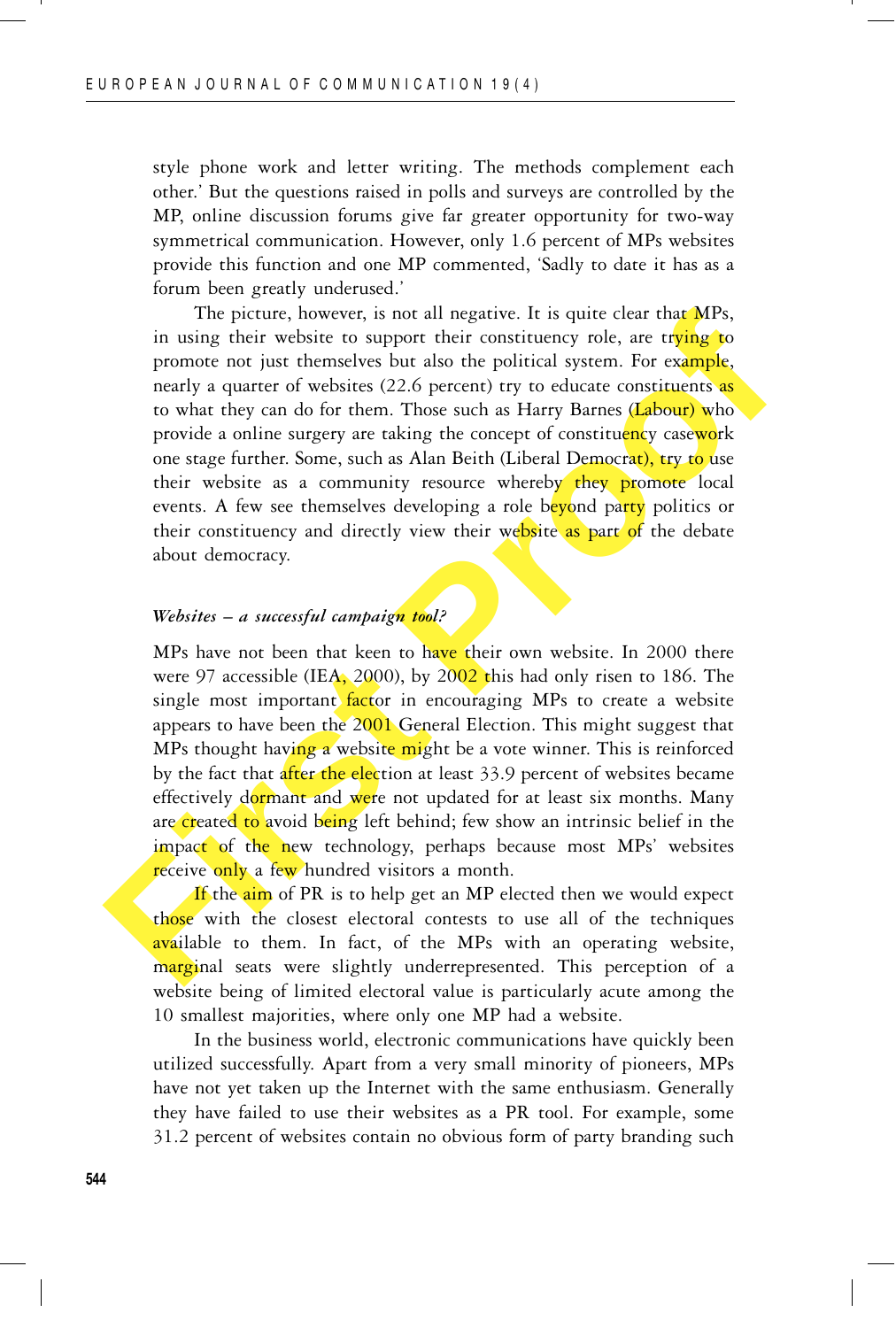| How often            | All MPs $(\%)$ |
|----------------------|----------------|
| Within the month     | 51.5           |
| Within three months  | 8.1            |
| Within six months    | 6.5            |
| More than six months | 33.9           |

**Table 6** When were MP's websites last updated?

as logo, colour, fonts or strapline. Only 18.8 percent of sites encourage visitors to join the party or volunteer for help, and only 3.7 percent have a mailing list people can subscribe to. At present MPs' websites are generally not used as effective campaigning tools.

'Stickiness' is the key to building, developing and nurturing relationships, in other words building a relationship by encouraging people to visit your website repeatedly. For MPs, typical features used to encourage repeat visits are updated press releases, diary dates and opinion polls. However, only 51.5 percent of MPs updated their websites monthly (see Table 6), the rest are unlikely to build the necessary long-term relationships required for preparing an election campaign.

## *Constituency email – enhancing the body politic?*

More than six months 353.9<br>
The languary of the party or volunteer for help, and only 3.7 percent favores<br>
as logo, colour, fonts or strapline. Only 18.8 percent of sites encourage<br>
visitors to join the party or volunteer Email is cheap, easy to use and very convenient. It is of no surprise that estimates for its use continue to grow (Gunther, 2003). This means that MPs exist in a world where email usage is the norm, and more specifically a wide cross-section of their constituents will consider it the norm. MPs will have to respond or risk being out of touch with society, which will make them, as part of the political institution and not just as individuals, appear outdated to many. Therefore, adaptation to email is part of how MPs can defend the very 'relevancy' of politics to everyday life.

The Internet, and email in particular, opens up the potential for Grunig's fourth model, two-way symmetrical communications, becoming readily attainable. The interactivity of the Internet offers a more transparent means of achieving feedback. Not only is it easier to write an email than a written letter, more importantly your potential options are greatly increased. For example, instead of just responding to an issue, a constituent could forward to an MP a news story they had seen to back up their own point of view. This is a very neat link between traditional media relations and the use of new technology. There is no reason why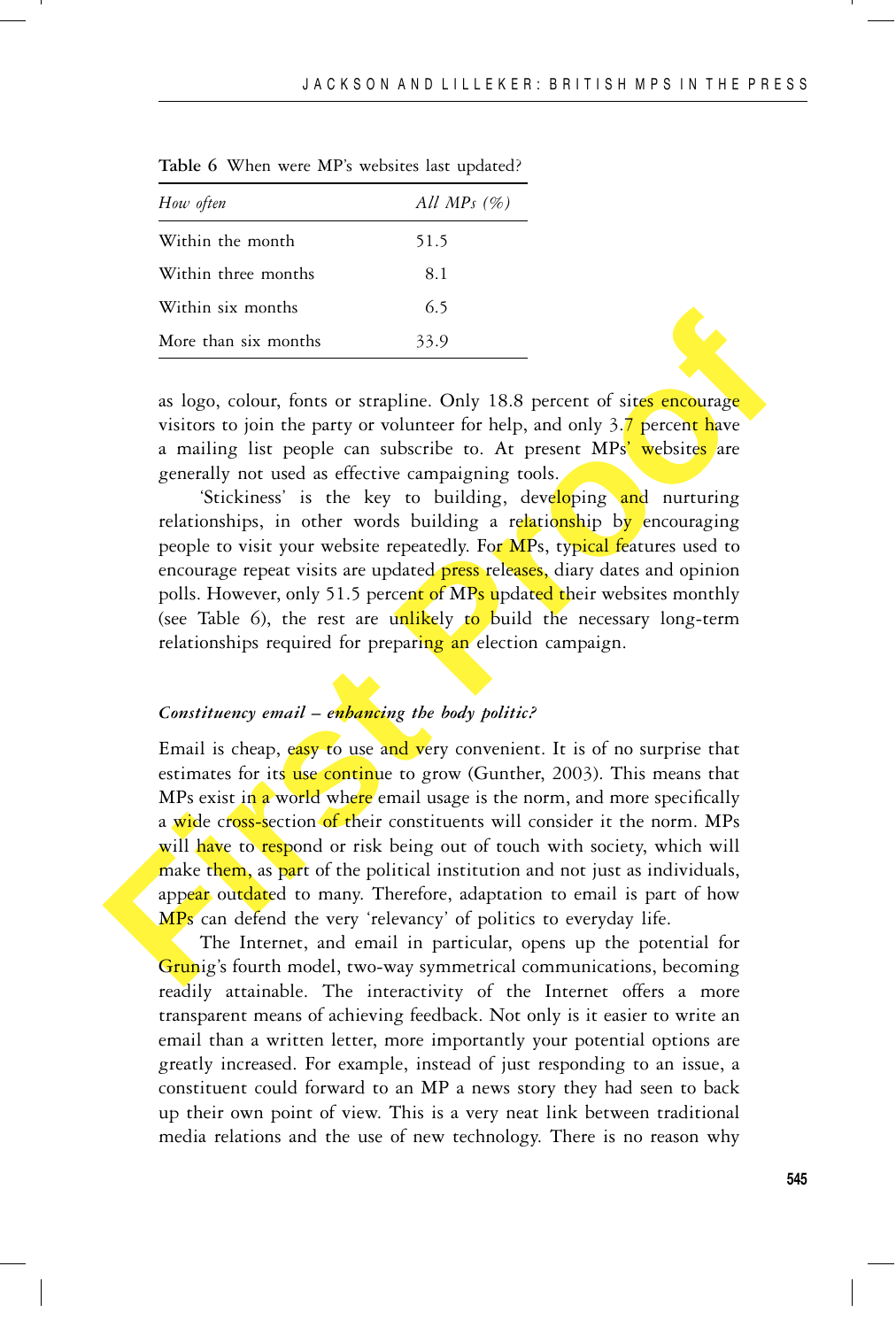MPs cannot turn this on its head and use it to their advantage, such as include favourable media e-clippings in their e-newsletters.

#### *Email – a successful campaign tool*

Email has been heralded as a 'killer app' (Downes and Mui, 2000), which in this context means that it could potentially revolutionize the way MPs approach re-election. Certainly, Sir George Young (Conservative) claims that email campaigning could add 5 percent to an MP's vote by the next election (*Guardian Unlimited*, 2001). This would further strengthen the incumbency factor. However, evidence suggests that there has so far been fairly limited strategic use of email. Email may be leading more to evolutionary than revolutionary change.

In this context means that it could potentially revolutionize the way M<sup>H</sup>s approach re-election. Certainly, Sir George Young (Conservative**)** claims that email campaigning could add 5 percent to an MP's vote by the next e An effective marketing tool used in the commercial sector are 'signature files' (Ollier, 1998). This enables an organization to publicize, at the bottom of an email sent out to recipients, particularly 'newsworthy' ideas. Signature files can be applied to all emails sent out, so not only when an organization is proactively sending out emails, but also when it responds to emails it has received. Therefore, a simple acknowledgement of receipt of an email from a constituent can contain a campaigning/ marketing message. However, only 12 percent of respondents use this simple and easy to administer technique. This suggests that MPs are not actively searching for, or using, those peculiarities of the Internet that might help them promote their key ideas.

Furthermore, the commercial sector has realized the importance of collecting email addresses and using these for direct mail purposes (Ollier, 1998; Collin, 2000; McManus, 2001). The response from MPs to the opportunity that email represents suggests that, as a collective body, they have not recognized its potential. Only 33 percent actually collect constituents' email addresses. Moreover, collecting the emails of constituents is only the first stage, the more important task is sending out regular emails to constituents to build up online relationships. As Table 7 shows, there is only a very small number of MPs who believe that the amount of hard work required to collect and update constituents' email addresses and send out regular emails will have beneficial electoral consequences.

The Internet, in the form of both websites and email, fits very neatly with both Grunig's aspiration of two-way symmetrical communication, and Ferguson's central importance of PR in building relationships. There has certainly been an increase in unmediated communications from MPs to their constituents as a result of web technologies. However, this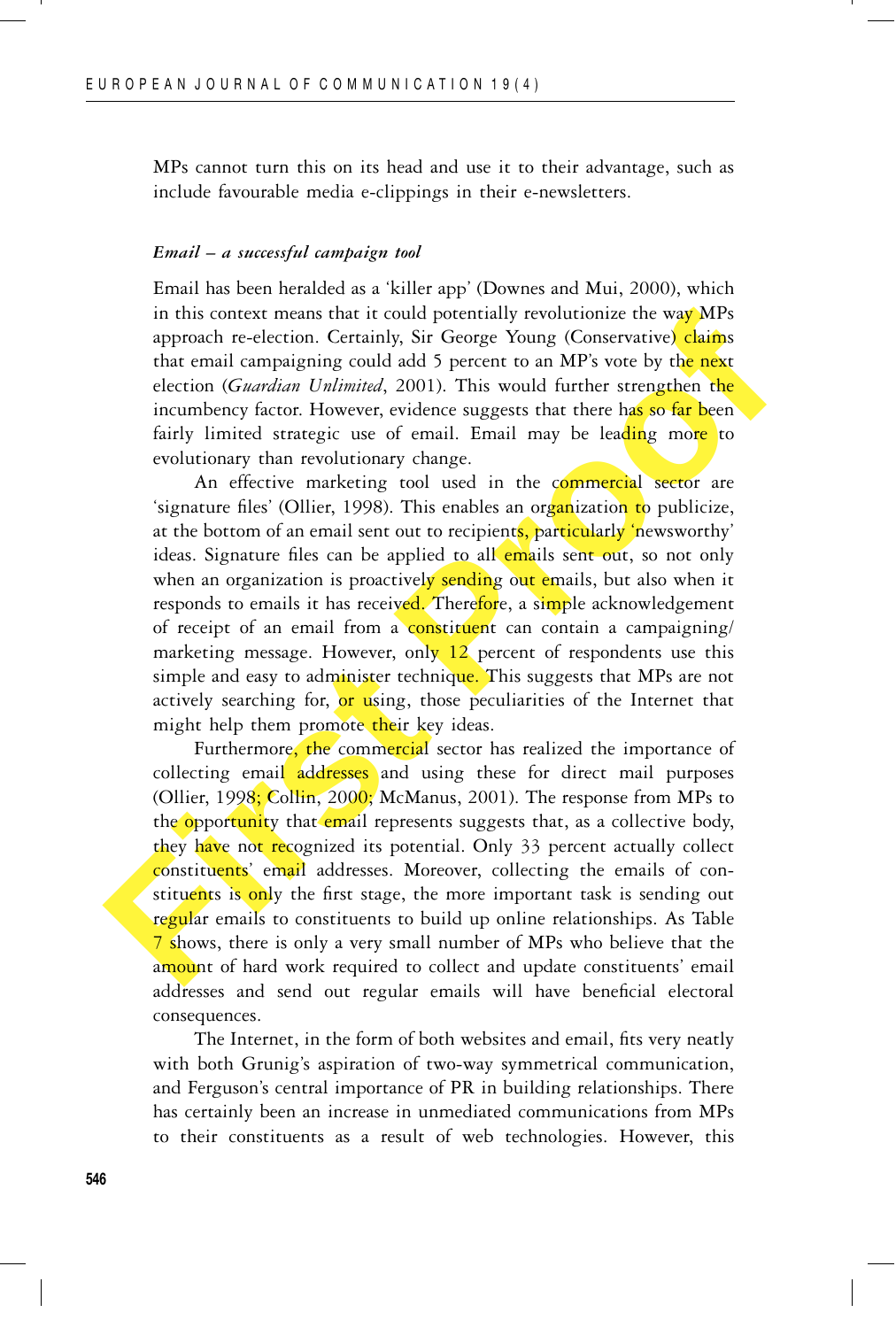| What information sent   | Percentage of MPs |
|-------------------------|-------------------|
| Changes to website      |                   |
| Speeches/press releases | 5                 |
| Details of campaigns    | 8                 |
| Regular newsletter      | 4                 |
| Party policies          | $\mathcal{L}$     |
| Election campaigns      | 8                 |
| Appeals for help        | 10                |

**Table 7** Information regularly sent by email to constituents

communication is primarily one-way and so can be identified within the press agentry and public information models. Only a few pioneers attempt some form of two-way communications, the vast bulk of which is asymmetrical. Therefore, there is a growing democratic credibility gap between what electors want and what MPs are, as a whole, providing.

# **Conclusion: the uses of PR among MPs and their motivations**

**Figure Invistment Controlling Controlling Controlling Controlling Controlling Controlling Controlling Controlling Controlling Controlling Controlling Controlling Controlling Service attempt some form of two-way communicat** We argue that the practice of MPs suggests two refinements to Grunig's theory of PR as they apply to the political sphere. First, the terminology of media agentry is more applicable to MPs' PR approach than press agentry because the former implies a much wider range of techniques than the latter. Second, the mixed-motive model is not just based on the power relationship between sender and receiver, for politicians the role they are playing is also an important factor. However, as Table 8 demonstrates, Grunig and Hunt's continuum is, with these amendments, a useful tool for explaining political PR. When developing their constituency role, MPs appear most likely to utilize asymmetrical communication. Such feedback can lead to improvements in presentation without the need to change policy stances. The only area where MPs are likely to encourage symmetrical communication with constituents is on those limited areas where neither their party nor they themselves have fixed opinions. However, given that the potentially most symmetrical communication tool, the Internet, remains underused by most MPs, very few constituents have yet influenced policy in this way.

Table 9 suggests that MPs do not just use PR to win votes. The only motivation which is applicable to all PR techniques is that of establishing political legitimacy, which cannot be said for any of the three election-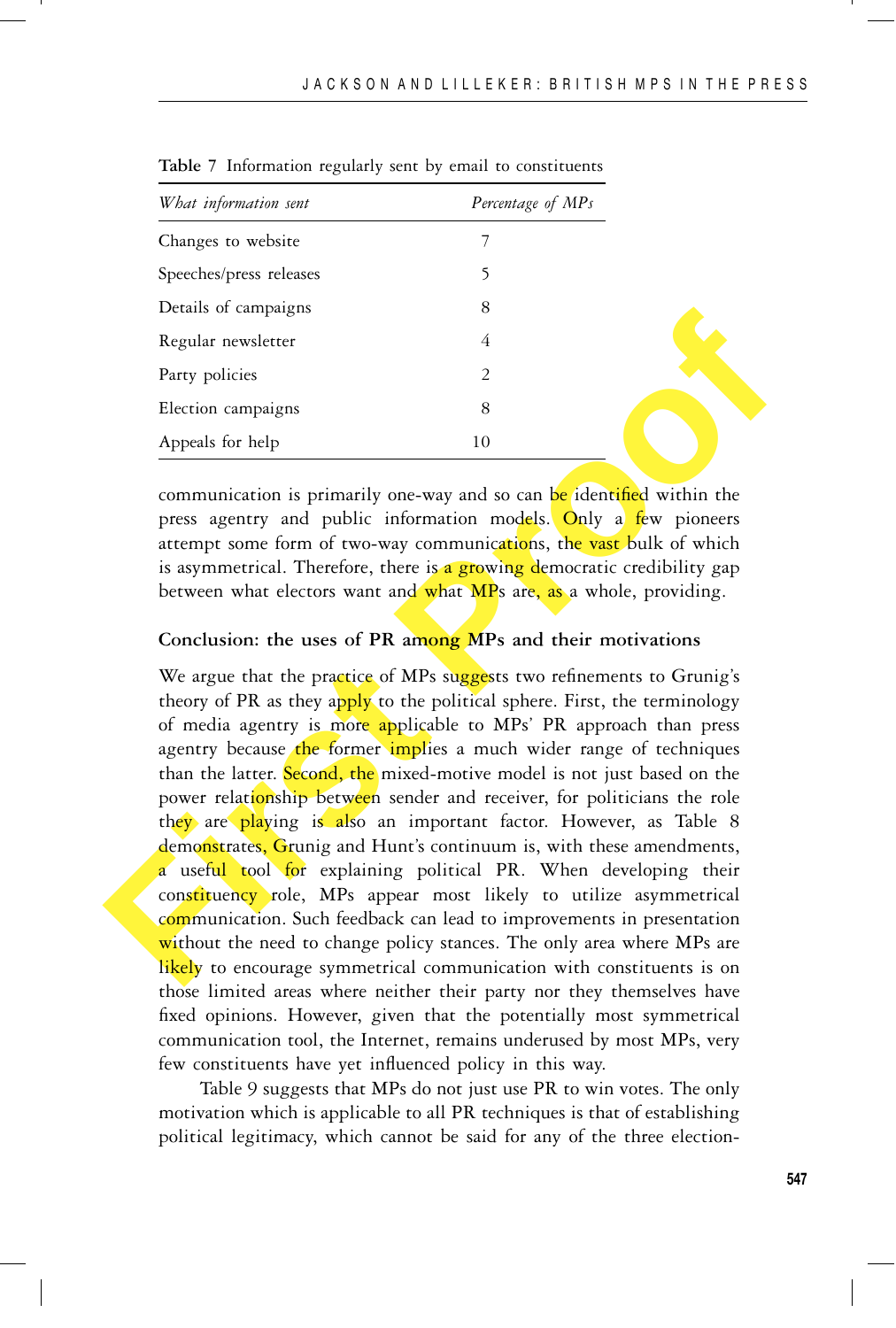| PR tools                                              | Media<br>agentry  | Public<br>information | Two-way<br>asymmetrical |                                | $Two-way$<br>symmetrical                                                                                                                                                                                                                                                                                   |
|-------------------------------------------------------|-------------------|-----------------------|-------------------------|--------------------------------|------------------------------------------------------------------------------------------------------------------------------------------------------------------------------------------------------------------------------------------------------------------------------------------------------------|
| Local press                                           | X                 | X                     | X                       | When feeding<br>info back only |                                                                                                                                                                                                                                                                                                            |
| Letters page<br>monitoring                            |                   |                       | X                       |                                | X<br>Limited                                                                                                                                                                                                                                                                                               |
| Phone-in<br>participation                             | X                 | X                     | X                       |                                | X<br>But, rarely used                                                                                                                                                                                                                                                                                      |
| Email                                                 | X                 | X                     | X                       |                                | Potentially, but<br>underused                                                                                                                                                                                                                                                                              |
| Website                                               | X                 | X                     | X                       |                                | Potentially, but                                                                                                                                                                                                                                                                                           |
|                                                       |                   |                       |                         |                                | underused                                                                                                                                                                                                                                                                                                  |
|                                                       |                   |                       |                         |                                | winning motivators. However, this must be balanced by the fact that the<br>Internet has yet to be seen as a real vote winner. If MPs' websites reach<br>critical mass or email becomes an effective political weapon in the near<br>future, then this balance may tilt towards using PR primarily for vote |
| winning.<br>Table 9 Purposes for MPs using PR         | To win            | Establish             | Conflict                | Encourage<br>party             | Position<br>selves in<br>relation to                                                                                                                                                                                                                                                                       |
|                                                       | votes             | legitimacy            | resolution              | activists                      |                                                                                                                                                                                                                                                                                                            |
| PR tools<br>Local press<br>Letters page<br>monitoring | X<br>$\mathbf{X}$ | X<br>X                | $\mathbf{X}$            | X                              | environment<br>X<br>X                                                                                                                                                                                                                                                                                      |

## **Table 8** How MPs use PR

 $\mathbf{I}$ 

## **Table 9** Purposes for MPs using PR

| PR tools                   | To win<br>votes                   | Establish<br>legitimacy | Conflict<br>resolution   | Encourage<br>party<br>activists  | Position<br>selves in<br>relation to<br>environment |
|----------------------------|-----------------------------------|-------------------------|--------------------------|----------------------------------|-----------------------------------------------------|
| Local press                | $\mathbf{X}$                      | X                       |                          | X                                | X                                                   |
| Letters page<br>monitoring | X                                 | X                       | X                        |                                  | X                                                   |
| Phone-in<br>participation  | X                                 | X                       | X                        | X                                | X                                                   |
| Email                      | Potentially X<br>but<br>underused |                         | X<br>Among a<br>few only | Potentially,<br>but<br>underused |                                                     |
| Website                    | X<br>Short-term                   | X                       |                          | X                                | X                                                   |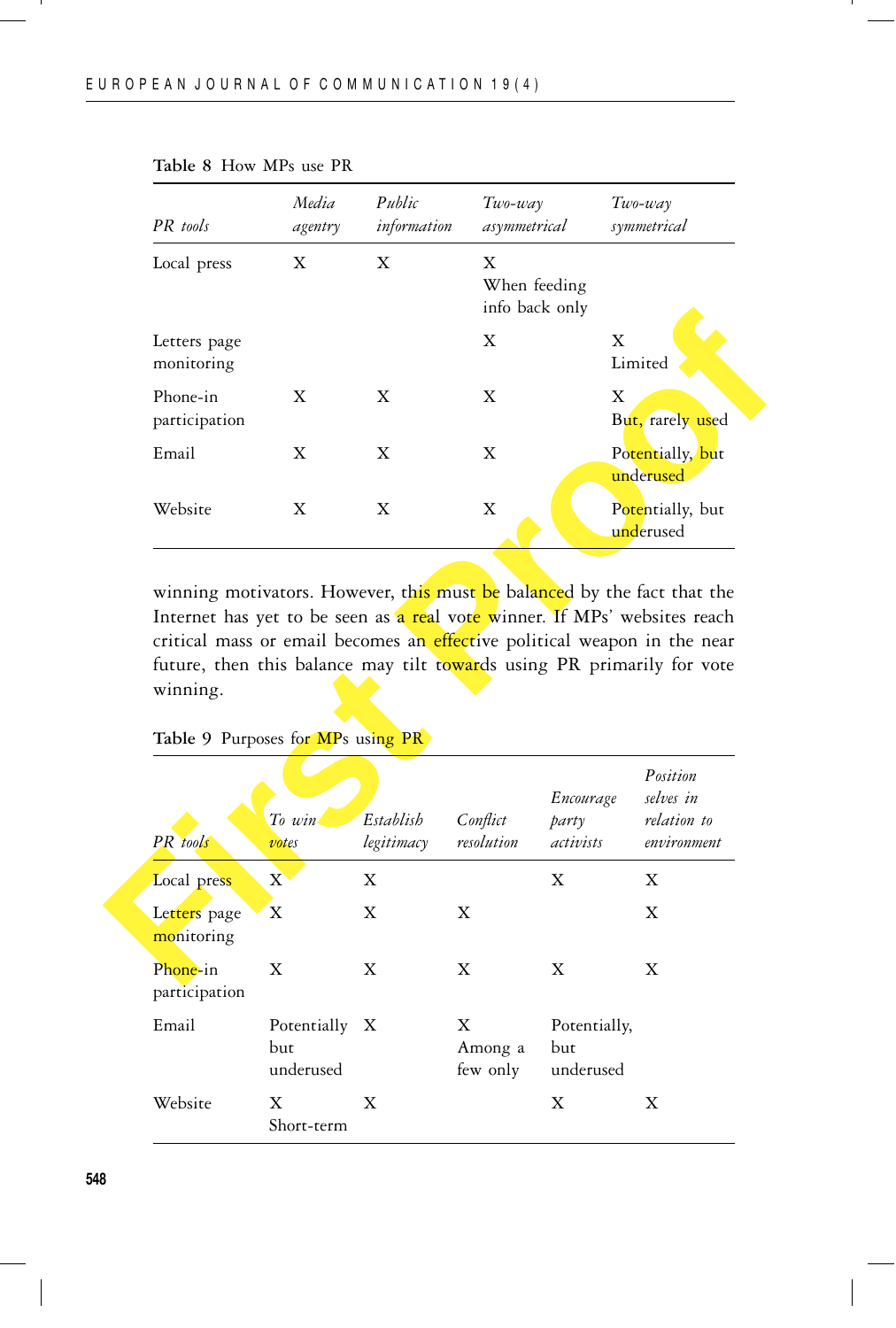| PR tools                | Build formal and informal networks |
|-------------------------|------------------------------------|
| Local press             | Limited usage                      |
| Letters page monitoring | Limited                            |
| Phone-in participation  | Rarely used                        |
| Email                   | Potentially, but underused         |
| Website                 | Potentially, but underused         |

**Table 10** How PR is used to build relationships

Finale<sup>r</sup> minicipation<br>
From participation<br>
From participation<br>
From participation<br>
Forestially, but undertased<br>
Potentially, but undertased<br>
Potentially, but undertased<br>
PR, what of the concept of relationship management? If Grunig and Hunt's continuum is a useful tool in explaining MPs PR, what of the concept of relationship management? Table 10 suggests that building formal and informal contacts seems less of a PR motivator for MPs. Unlike the mixed-motive model, relationship management cannot exist through asymmetrical communication, MPs need to not only encourage feedback, they also have to respond to that feedback. To build and maintain relationships there must be a sense of equality between MPs and their constituents; the *clearest evidence* for such an equality is symmetrical communication. If the constituents feel inferior in the relationship, that their concerns are not addressed and they are unable to influence policy, then Ferguson's model is inapplicable to political PR. The fact that communication is largely assymmetrical, not symmetrical, and that the equity in the 'favours bank' has not been maximized by MPs, suggests their disinterest in building symmetrical relationships. However, the fact that the Internet offers the best opportunities for symmetrical communication and that, largely, MPs are unable to effectively harness the potential of e-communications may suggest that there is also a technical barrier currently obstructing symmetrical communication.

Encouraging greater interaction, whether asymmetrical or symmetrical, between the local electorate and their MP carries an inherent danger. The Burkean view is that an MP's first duty is to vote according to their conscience, not what their constituents think. A slightly alternative view, that equally plays down the role of the voter, is Michel's Iron Law of Oligarchy, whereby policies and political campaigning are dominated by party elites and not MPs. However, given the evidence that voters are becoming increasing motivated by their perception of their MP, and the level of service they offer, we would suggest there is a greater demand for symmetrical communication. Currently, most MPs are not encouraging this style of communication, thereby failing to exploit the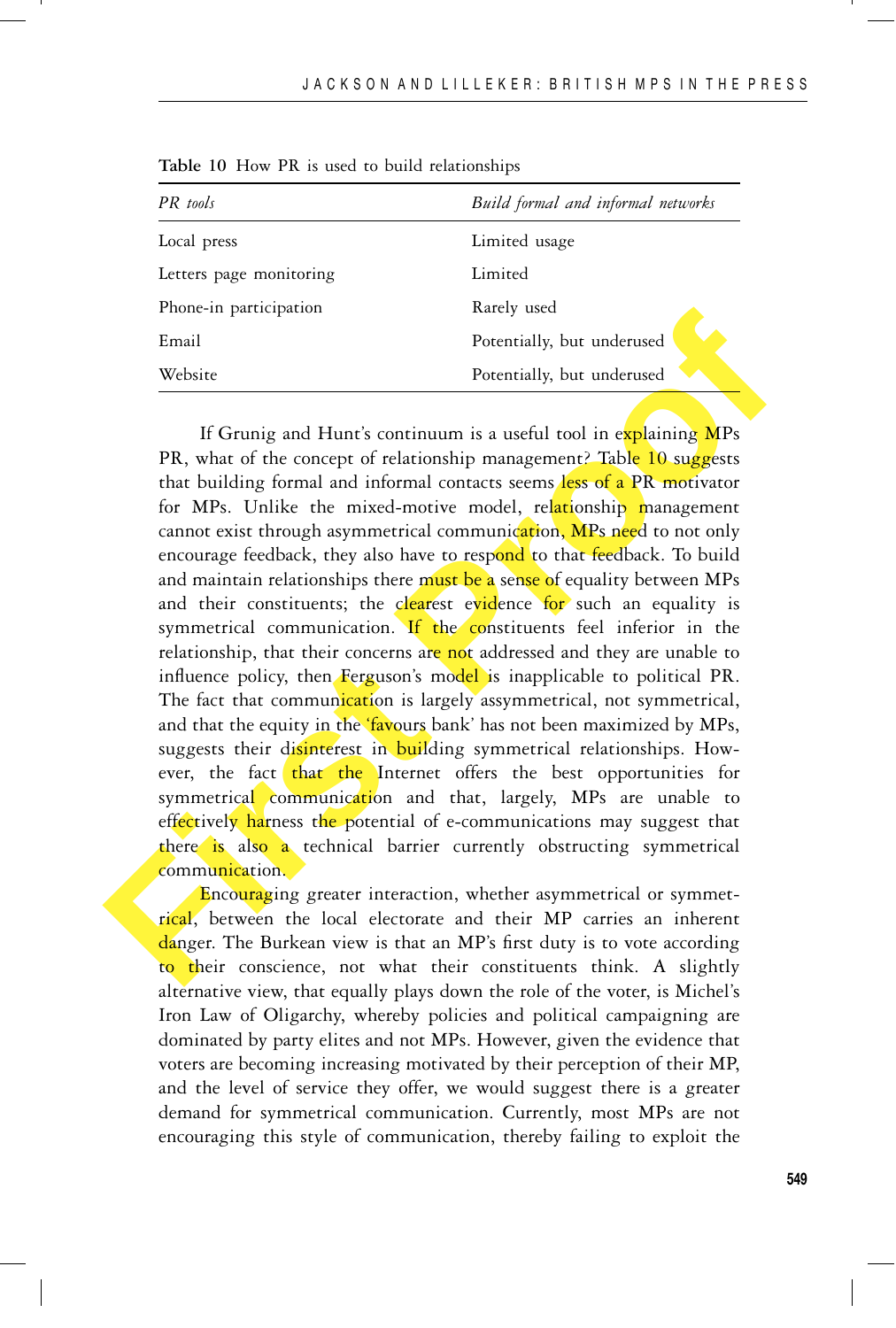full potential of the PR tools available to them. Instead, they are largely talking at, rather than with, their constituents. Evidence suggests that in the 21st century corporate PR has abandoned its propagandist heritage in favour of two-way symmetrical modes of communication; it appears the constituent is demanding a similar shift in behaviour from their MPs.

## **Note**

Note<br>
These data draw on material collected for Dr Ralph Negrine's ESRC-funded<br>
project 'MPs and the Media' R000223540. We are grateful to Dr Negrine for<br>
giving us premission to use the data. The interpretation of the dat These data draw on material collected for Dr Ralph Negrine's ESRC-funded project 'MPs and the Media' R000223540. We are grateful to Dr Negrine for giving us permission to use the data. The interpretation of the data in this article is, of course, our own.

#### **References**

- Baines, P., J. Egan and F. Jefkins (2004) *Public Relations: Contemporary Issues and Techniques.* Oxford: Elsevier Butterworth-Heinemann.
- Barnett, S. (2002) 'Will a Crisis in Journalism Provoke a Crisis in Democracy?', *Political Quarterly* 73(4): 400–8.
- Baskin, O., C. Aronoff, and D. Lattimore (1997) *Public Relations: The Profession and Practice.* New York: McGraw-Hill.
- Bernays, E. (ed.) (1955) *The Engineering of Consent.* Norman: University of Oklahoma Press.
- Bernays, E. (1961) *Crystallising Public Opinion.* New York: Liveright Publishing Corporation.
- Blumler, J. and M. Gurevitch (1995) *The Crisis of Public Communication*. London: Routledge.
- Blunkett, D. (2000) 'Radical Changes Will Prepare Higher Education for the 21st Century', speech at the University of Greenwich, 15 February; at: www.dfes.gov.uk/pns/DisplayPN.cgi?pn\_id = 2000\_0064 (accessed on 10 August 2002).
- Bowler, S. and D.M. Farrell (1992) *Election Strategies and Political Marketing*. London: Macmillan.
- Butler, P. and N. Collins (2001) 'Payment on Delivery: Recognising Constituency Service as Political Marketing', *European Journal of Marketing* 35(9–10): 1026–37.
- Bridges, J.A. and R.A. Nelson (2000) ' Issues Management: A Relational Approach', pp. 95–116 in J. Ledingham and S. Bruning (eds) *Public Relations as Relationship Management.* London: Lawrence Erlbaum.
- Coleman, S., (1999) 'Westminster in the Information Age', *Parliamentary Affairs* 52(3): 371–87.

Collin, S. (2000) *E-Marketing*. Chichester: John Wiley.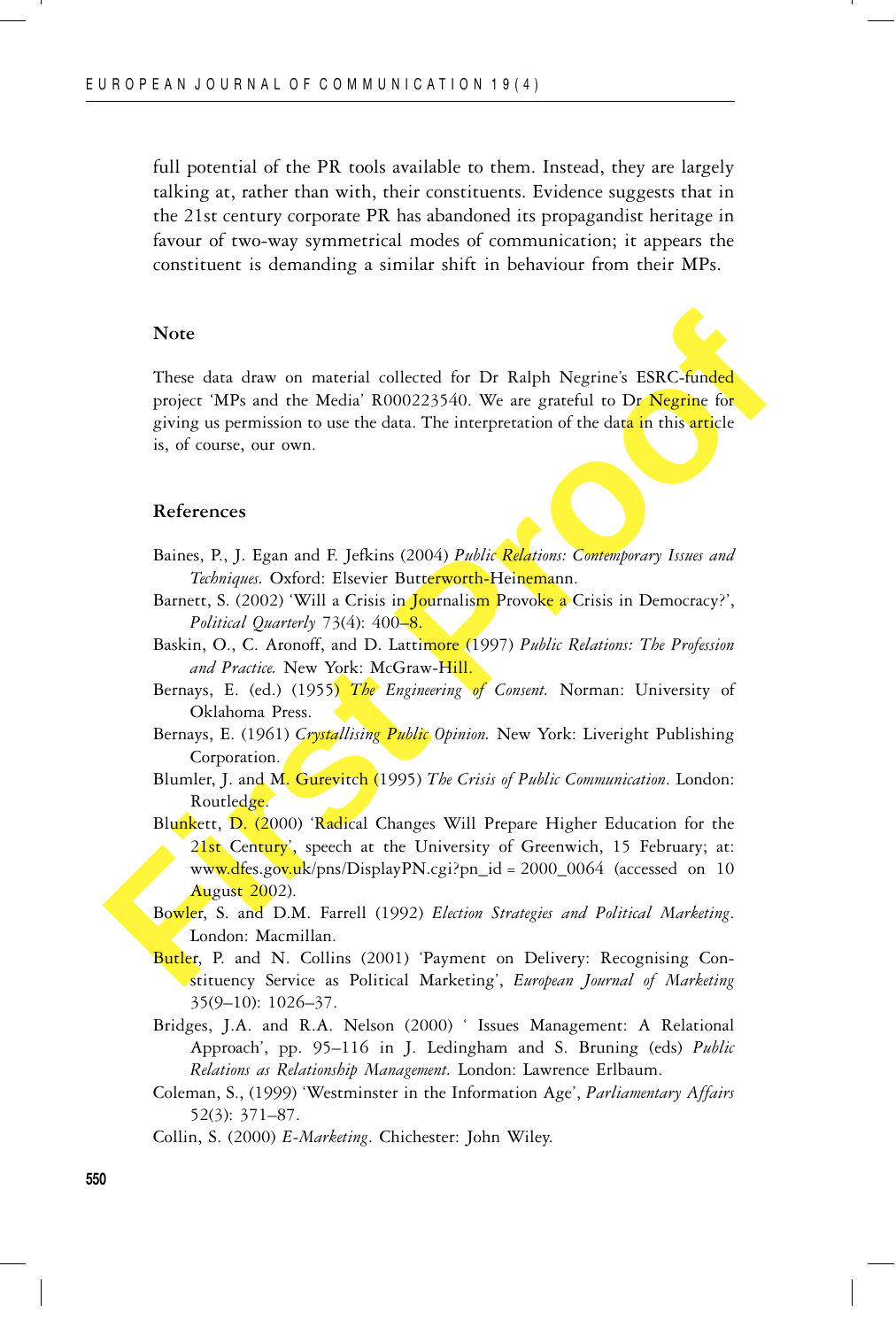- Cook, R., MP (2002) 'Reviving Democracy', presented at YouGov Conference, 15 December; at: www.yougov.com/news.jsp;jsessionid = 4s4mk7uqm1? news.id = 20016706 (accessed 16 June 2002).
- Coombes, W.T. (2000) 'Advantages of a Relational Perspective', pp. 73–94 in J. Ledingham and S. Bruning (eds) *Public Relations as Relationship Management.* London: Lawrence Erlbaum.
- Cutlip, S., A. Center and G. Broom (2000) *Effective Public Relations*, 8th edn. London: Prentice-Hall.
- Deacon, D. and P. Golding (1994) *Taxation and Representation.* London: John Libbey.
- Denver, D. and G. Hands (1997) *Modern Constituency Elections.* London: Frank Cass.
- Denver, D., G. Hands and S. Henig (1998) 'Triumph of Targeting? Constituency Campaigning in the 1997 Election', pp. 171-90 in D. Denver et al. (eds) *British Elections and Parties Review 8.* London: Frank Cass.
- London: Prentice-Hall.<br>
Deach, Prentice-Hall.<br>
Deach, Prentice-Hall.<br>
Deach, Prentice-Hall.<br>
Deach, Prentice-Hall.<br>
Deach, The B. Golding (1994) *Taxation and Repreentation*. London: John<br>
Libbey.<br>
Cass.<br>
Denver, D., G. Ha Denver, D., G. Hands, J. Fisher and I. MacAllister (2002) The Impact of Constituency Campaigning in the 2001 General Election', pp. 80-94 in L. Bennie et al. (eds) *British Elections and Parties Review 12.* London: Frank Cass.
	- Downes, L. and C. Mui (2000) *Unleashing the Killer App.* Cambridge, MA: Harvard University Press.
	- Dozier, D., L. Grunig and J. Grunig (1995*) Manager's Guide to Excellence in Public Relations and Communication Management* Mahwah, NJ: Lawrence Erlbaum.
	- Everett, J.L. (2001) 'Public Relations and the Ecology of Organisational Change', pp. 311–20 in R.L. Heath (ed.) *Handbook of Public Relations*. London: Sage.
	- Ferguson, M. (1984) 'Building Theory in Public Relations: Inter-Organisational Relationships', paper presented at the annual convention of the Association for Education in Journalism and Mass Communication, August.
	- Finer, S., H. Berrington and D. Bartholomew (1961) *Backbench Opinion in the House of Commons, 1955–59*. New York: Pergamon.
	- Franklin, B. (1994) *Packaging Politics: Political Communications in Britain's Media Democracy*. London: Edward Arnold.
	- Franklin, B. and J. Parry (1998) 'Old Habits Die Hard: Journalism's Changing Professional Commitments and Local Newspaper Reporting of the 1997 General Election', pp. 209–27 in B. Franklin and D. Murphy (eds) *Making the Local News: Local Journalism in Context*. London: Routledge.
	- Franklin, B. and J. Richardson (2002a) 'A Journalist's Duty? Continuity and Change in Local Newspaper Reporting of Recent UK General Elections', *Journalism Studies* 3(1): 35–52.
	- Franklin, B. and J. Richardson (2002b) 'Priming the Parish Pump: Political Marketing and News Management in Local Political Communications Networks', *Journal of Political Marketing* 1(1): 117–48.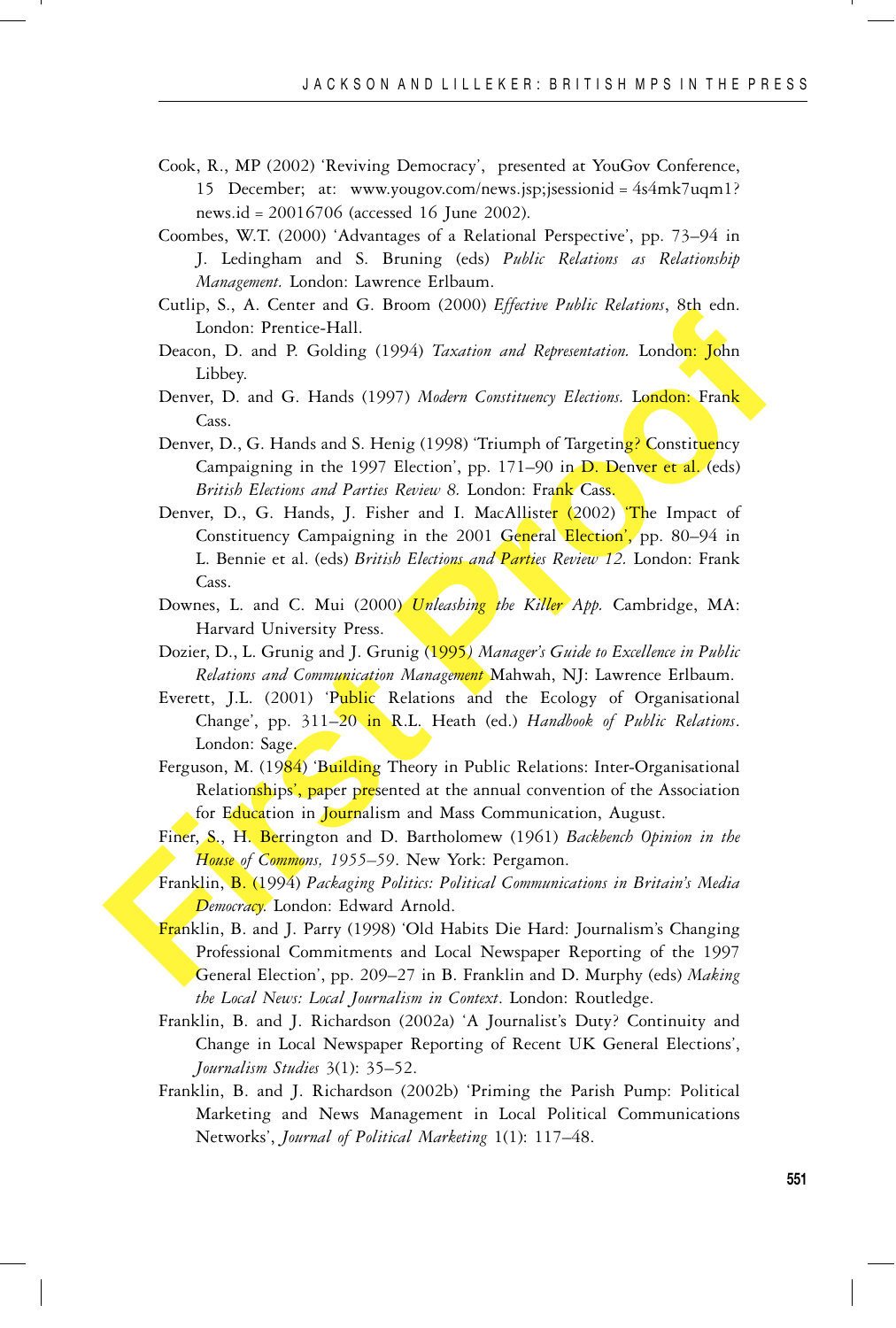- Gregory, A. (2002) *Planning and Managing a PR Campaign*. London: Kogan Page.
- Grunig, J. (ed). (1992) *Excellence in Public Relations and Communication Management*. Hillsdale, NJ: Lawrence Erlbaum.
- Grunig, J. and T. Hunt (1984) *Managing Public Relations*. London: Holt, Rinehart and Winston.
- *GuardianUnlimited* (2001) 'MPs Find It's a Tangled Web', 31 October; at: www. politics.guardian.co.uk/commons/story/0,9061, 583971,00.html (accessed 14 February 2003).
- **First Protocology Art Consumer States (2010)**<br> **First Protocology (1990)**<br> **First Proof** (1990). The Internet at Christmas', Internet and British Life Survey;<br>
at www.britishlifeproject.co.uk/survey.eport.php (accessed 21 Gunther, B. (2003) 'The Internet at Christmas', Internet and British Life Survey; at www.britishlifeproject.co.uk/surveyreport.php (accessed 21 February 2003).
	- Harlow, R. (1976) 'Building a Public Relations Definition', *Public Relations Review* Winter.
	- Harrison, S. (2000) *Public Relations: An Introduction*, 2nd edn. London: International Thomson Business Press.
	- Heath, R. (ed.) (2001) *Handbook of Public Relations*. London: Sage.
	- Holmes, D. (ed.) (1997) *Virtual Politics: Identity and Community in Cyberspace*. London: Sage.
	- IEA (Institute of Economic Affairs) (2000) 'MPs' Websites', November; at: www.iea.org.uk/wpapers/mpsites.htm (accessed 12 February 2003).
	- Jackson, N. (2003) 'MPs and Web Technologies: An Untapped Opportunity?', *Journal of Public Affairs* 3(2): 124–37.
	- Jefkins, F. and D. Yadin (1998) *Public Relations*, 5th edn. London: Prentice-Hall.
	- Jones, N. (2002) *The Control Freaks: How New Labour Gets Its Own Way*. London: Politico's.
	- Kitchen, P. (1997) *Public Relations: Principles and Practice.* London: Thomson Business Press.
	- Krasno, J.S. (1994) *Challengers, Competition and Re-Election*. New Haven, CT: Yale University Press.
	- Ledingham, J. and S. Bruning (eds) (2000) *Public Relations as Relationship Management*. London: Lawrence Erlbaum.
	- Lees-Marshment, J. (2001) *Political Marketing and British Political Parties: The Party's Just Begun*. Manchester: Manchester University Press.
	- L'Etang, J. and M. Pieczka (1996) *Critical Perspectives in Public Relations*. London: Thompson Business Press.
	- Lilleker, D. and R. Negrine (2003) 'Not Big Brand Names But Corner Shops: Marketing Politics to a Disengaged Electorate', *Journal of Political Marketing* 2(1): 55–74.
	- Lilleker, D., R. Negrine and J. Stanyer (2002) 'Politicians and Journalists: A Vicious Circle', *Politics Review* Autumn: 29–31.
	- McManus, S. (2001), *Small Business Websites that Work*. London: Prentice-Hall.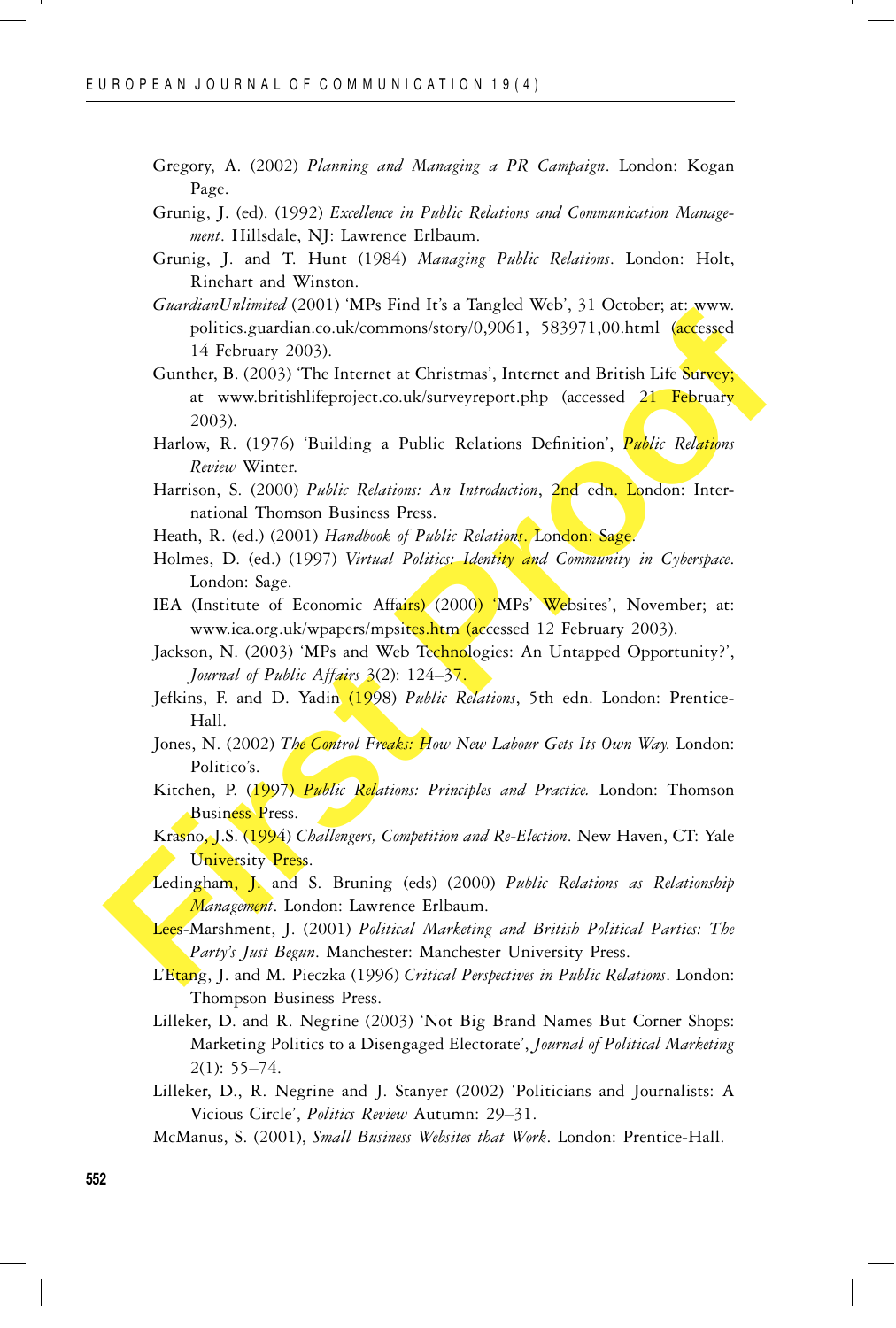- McNair, B. (1999) *An Introduction to Political Communication*. London: Routledge.
- Macnamara, J. (2000) *Public Relations Handbook*. Melbourne: Information Australia.
- Murphy, P. (1991) 'The Limits of Symmetry: A Game Theory Approach to Symmetric and Asymmetric Public Relations', pp. 115–32 in J.E. Grunig and L.A. Grunig (eds) *Public Relations Research Annual*, Vol. 3. Hillsdale, NJ: Lawrence Erlbaum.
- Negrine, R. (1994) *Politics and the Mass Media in Britain*. London: Routledge.
- Negrine, R. (1999) 'Parliament and the Media: A Changing Relationship', *European Journal of Communication* 14(3): 325–52.
- Negrine, R. and D. Lilleker (2003) 'The Professionalisation of Media-Based Campaigning in Britain 1966–2001: The Rise of a Proactive Media Strategy', *Journalism Studies* 4(2): 199–211.
- Newsom, D., J. Turk and D. Kruckeberg (2000) *This is PR: The Realities of Public Relations*, 7th edn. London: Prentice-Hall.
- Norris, P., J. Curtice, J. Sanders, M. Scammell and H.A. Semetko (1999) *On Message: Communicating the Campaign*. London: Sage.
- **Fig. (A. (1994)** Palitics and the Mass Media in Britain, Neyther, R. (1999) Parliament and the Media in Changing Relations.<br>
Neyther, R. (1994) Parliament and the Media: A Changing Relationship<br>
Regnine, R. (1999) Parliam Nossiter, T.J., M. Scammell and H. Semetko (1995) 'Old Values versus News Values: The British General Election Campaign on Television', pp. 85–103 in I. Crewe and B. Gosschalk (eds) *Political Communications: The General Election Campaign of 1992*. Cambridge: Cambridge University Press.
	- O'Shaughnessy, N. (1990) *The Phenomenon of Political Marketing*. London: Macmillan.
	- Ollier, A. (1998) *The Web Factory Guide to Marketing on the Internet*. London: Aurelian Information UK.
	- Power, G. (1998) *Representatives of the People: The Constituency Role of MPs*. London: Fabian Society.
	- Regester, M. and J. Larkin (2002) *Risk Issues and Crisis Management.* London: Kogan Page.
	- Rush, M. (2001) *The Role of the Member of Parliament since 1968: From Gentlemen to Players.* London: OUP.
	- Scammell, M. (1995) *Designer Politics: How Elections Are Won*. London: Macmillan.
	- Seitel, F. (2001) *The Practice of Public Relations*, 2nd edn. Upper Saddle River, NJ: Prentice-Hall.
	- Stanyer, J. (2001) *The Creation of Political News*. Brighton: Sussex University Press.
	- Stedward, G. (2000) 'New Labour's Education Policy', pp. 169–80 in D. Coates and P. Lawler (eds) *New Labour in Power.* Manchester: Manchester University Press.
	- White, J. and L. Mazur (1995) *Strategic Communication Management: Making Public Relations Work.* Wokingham: Addison-Wesley.